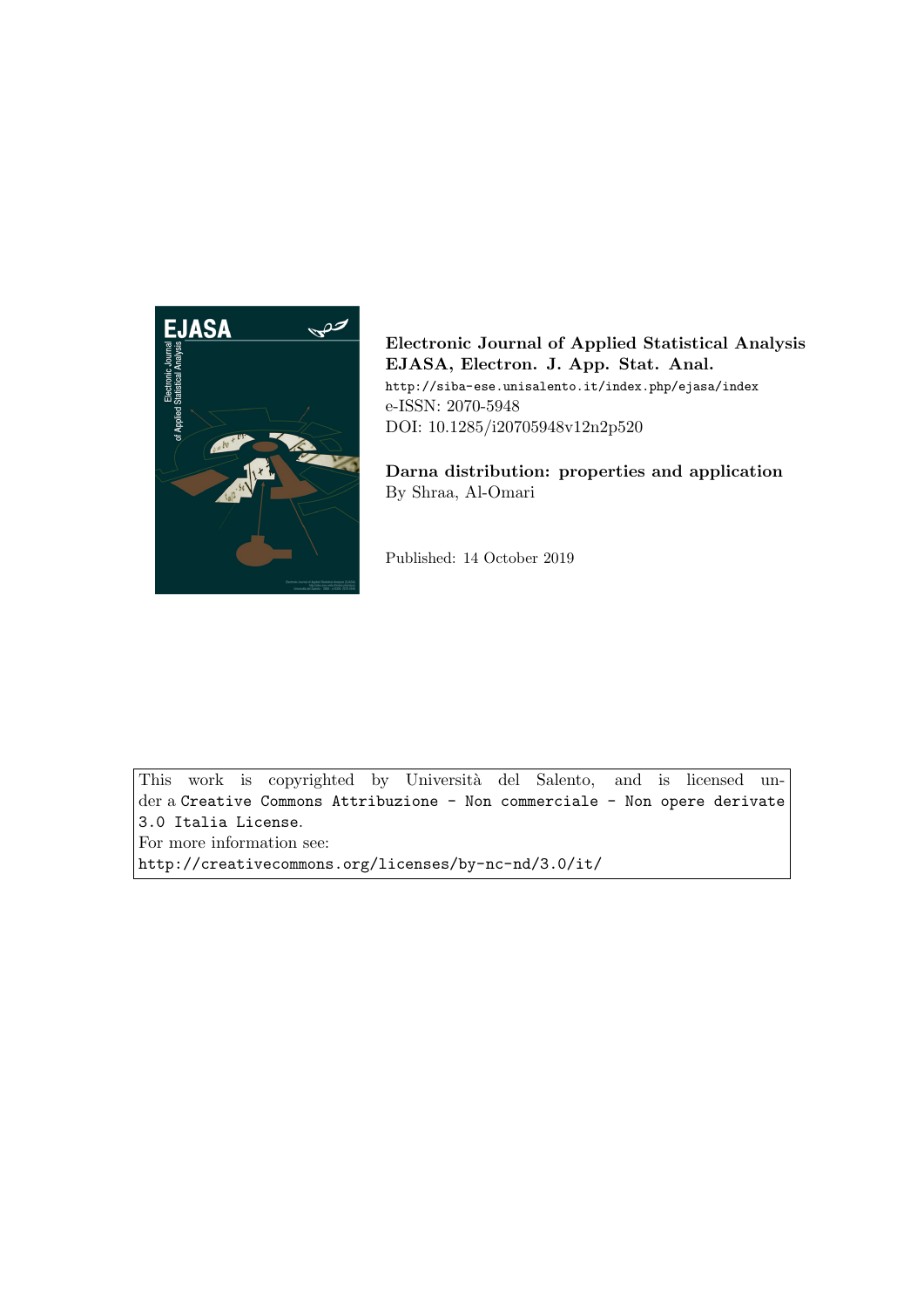# Darna distribution: properties and application

Doaa Hamed Shraa and Amer I. Al-Omari<sup>∗</sup>

Department of Mathematics, Faculty of Science, Al al-Bayt University, Mafraq, Jordan

Published: 14 October 2019

In this paper, Darna distribution (DD) is suggested as a new continuous probability density function (PDF). The statistical properties of the DD as the moments, shapes of the distribution, measures of skewness, kurtosis, coefficient of variation are presented as well as some calculations are provided. Also, the maximum likelihood estimators, the Bonferroni and Lorenz curves, and Gini Index are obtained. The Stress-Strength Reliability, Rényi entropy, mean and median deviations are derived and proved. The distribution of order statistics are presented. The reliability analysis including hazard, reliability, odds, and reverse hazard functions are presented. An application of Wheaton River data is considered.

MSC 2010: 60E05; 62F10

keywords: Mixture distribution; Variance; Bonferroni curve; Stress-Strength reliability; Lorenz curve; Gini index; Rényi entropy; Stochastic ordering; Reliability analysis.

## 1 Introduction

The distribution  $f(x)$  is a mixture of k components distributions  $\varphi_1(x), \varphi_2(x), ..., \varphi_k(x)$ if  $f(x) = \sum_{k=1}^{k}$  $i=1$  $\eta_i\varphi_i(x)$  where  $\eta_i$  is the mixing weights, such that  $0 \leq \eta_i \leq 1$ , and  $\sum^k$  $i=1$  $\eta_i=1.$ A random variable X is said to have a mixture of two distributions  $\varphi_1(x)$  and  $\varphi_2(x)$  if its probability density function (PDF) is given by

$$
f(x) = \eta_1 \varphi_1(x) + \eta_2 \varphi_2(x),\tag{1}
$$

 c Universit`a del Salento ISSN: 2070-5948 http://siba-ese.unisalento.it/index.php/ejasa/index

<sup>∗</sup>Corresponding author: alomari amer@yahoo.com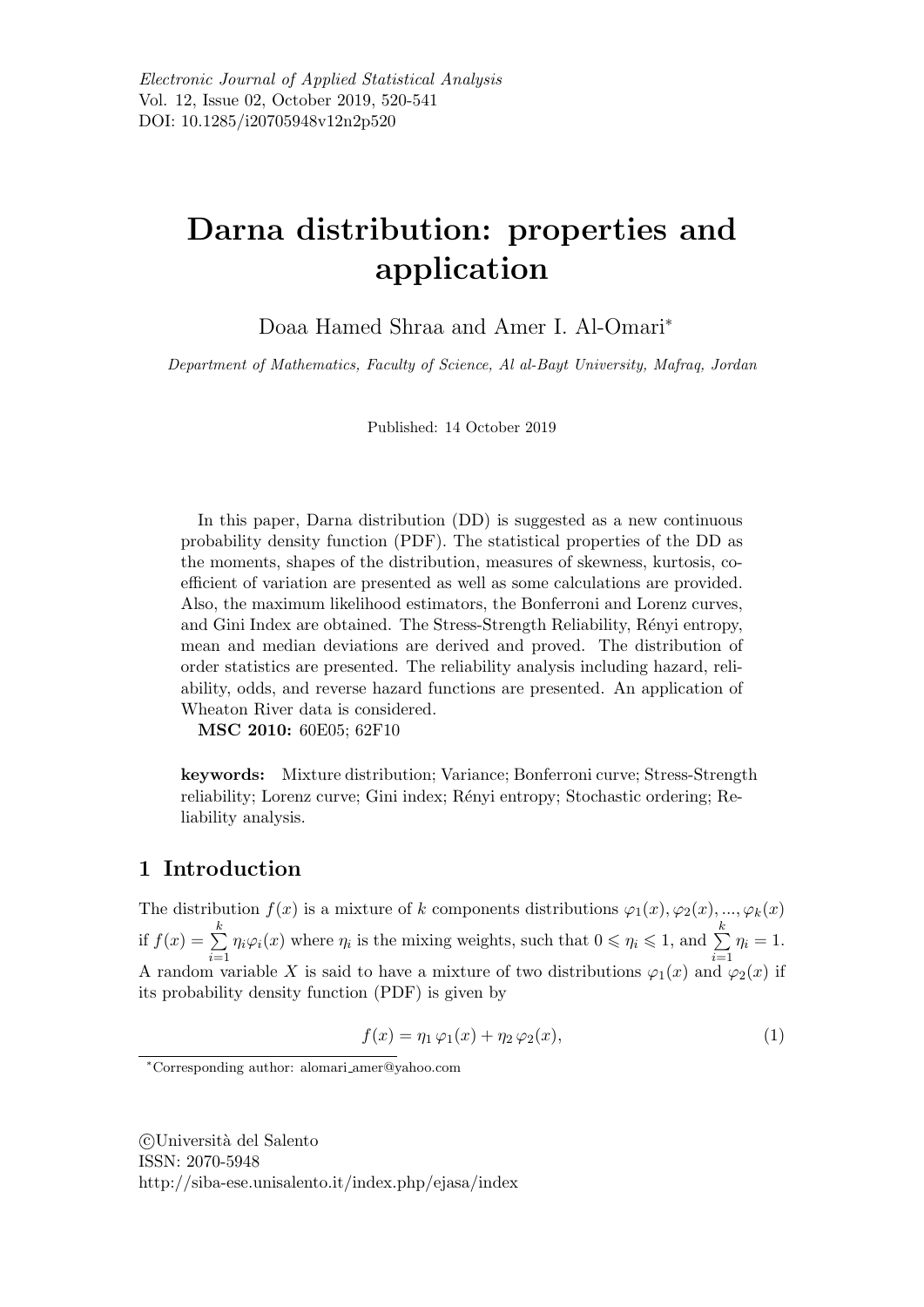where  $\eta_1$ ,  $\eta_2$  are positive and  $\eta_1 + \eta_2 = 1$ . Shanker (2017) suggested Akshaya distribution with PDF given by

$$
f(x; \theta) = \frac{\theta^4}{\theta^3 + 2\theta^2 + 6\theta + 6} (1+x)^3 e^{-\theta x}, \, x > 0, \theta > 0,
$$

which is a mixture of four components,  $Exp(\theta)$ ,  $Gamma(2, \theta)$ ,  $Gamma(3, \theta)$ , and  $Gamma(4, \theta)$  distributions. Shanker and Ghebretsadik (2013) suggested new Quasi Lindley distribution with PDF given by

$$
f(x; \theta) = \frac{\theta^2}{\theta + 1} (1 + x) e^{-\theta x}, x > 0, \theta > 0,
$$

that is a mixture of  $Exp(\theta)$  and  $Gamma(2, \theta)$  distributions with mixture factor  $\eta =$ α  $\frac{\alpha}{\theta^2+\alpha}$ .

Daniyal and Aleem (2014) proposed a new distribution as a mixture of Burr and Weibull distributions. Hall and Zhou (2003) have introduced nonparametric estimation of component distribution in a multivariate mixture. Cruz-Medina and Hettmansperger (2004) have proposed nonparametric estimation in semiparametric univariate mixture models. Roy et al. (1992) introduced a class of passion mixture distribution and in (1995) introduced some negative binomial mixture distribution. Sultan (2007) introduced mixture of two inverse Weibull distributions. Al-Omari et al. (2019c) suggested power length-biased Suja distribution. Jiang et al. (1999) proposed Weibull and inverse Weibull mixture. Kamaruzzaman et al. (2012) introduced mixtures of normal distributions. Balakrishnan and Mohanty (1972) proposed finite mixture of Laguerre distributions. Nareeat et al. (2015) proposed new mixture Pareto distribution. Roy and Sinha (1995) proposed negative binomial mixture of normal moment distribution. Adnan (2009) (2009) suggested Laplace mixture distribution. Al-Omari et al. (2019a) suggested exponentiated new Weibull-Pareto distribution. Al-Omari et al. (2019b) proposed sizebiased Ishita distribution. Al-Omari and Alsmairan (2019) introduced length-biased Suja distribution. Al-Omari and Gharaibeh (2018) suggested Topp-Leone Mukherjee-Islam distribution. Tamandi et al. (2019) suggested a generalized Birnbaum-Sauders distribution with application to the air pollution data. Mdlongwa et al. (2017) proposed the Burr XII modified Weibull distribution.

The rest of this paper is organized as follows: In Section 2, we introduce the PDF and CDF of the Darna distribution and illustrate the shapes of the distribution for various values of the distribution parameters. Section 3, provides the moments includes the rth moment, the coefficients of skewness, kurtosis, and coefficient of variation, as well as some simulations for the distribution moments. Also, we present the moment generating function and the mode of the distribution Section 4, includes the Bonferroni and Lorenz curves and Gini index of the Darna distribution and some simulations for the Gini index for different distribution parameters. Median and mean deviations and the stress-strength reliability are given in Section 5. The distributions of order statistics from Darna distribution are provided in Section 6. In Section 7, the maximum likelihood estimation of the distribution parameters and the Rényi entropy with some simulation are presented. Stochastic ordering and reliability analysis are given in Section 8. An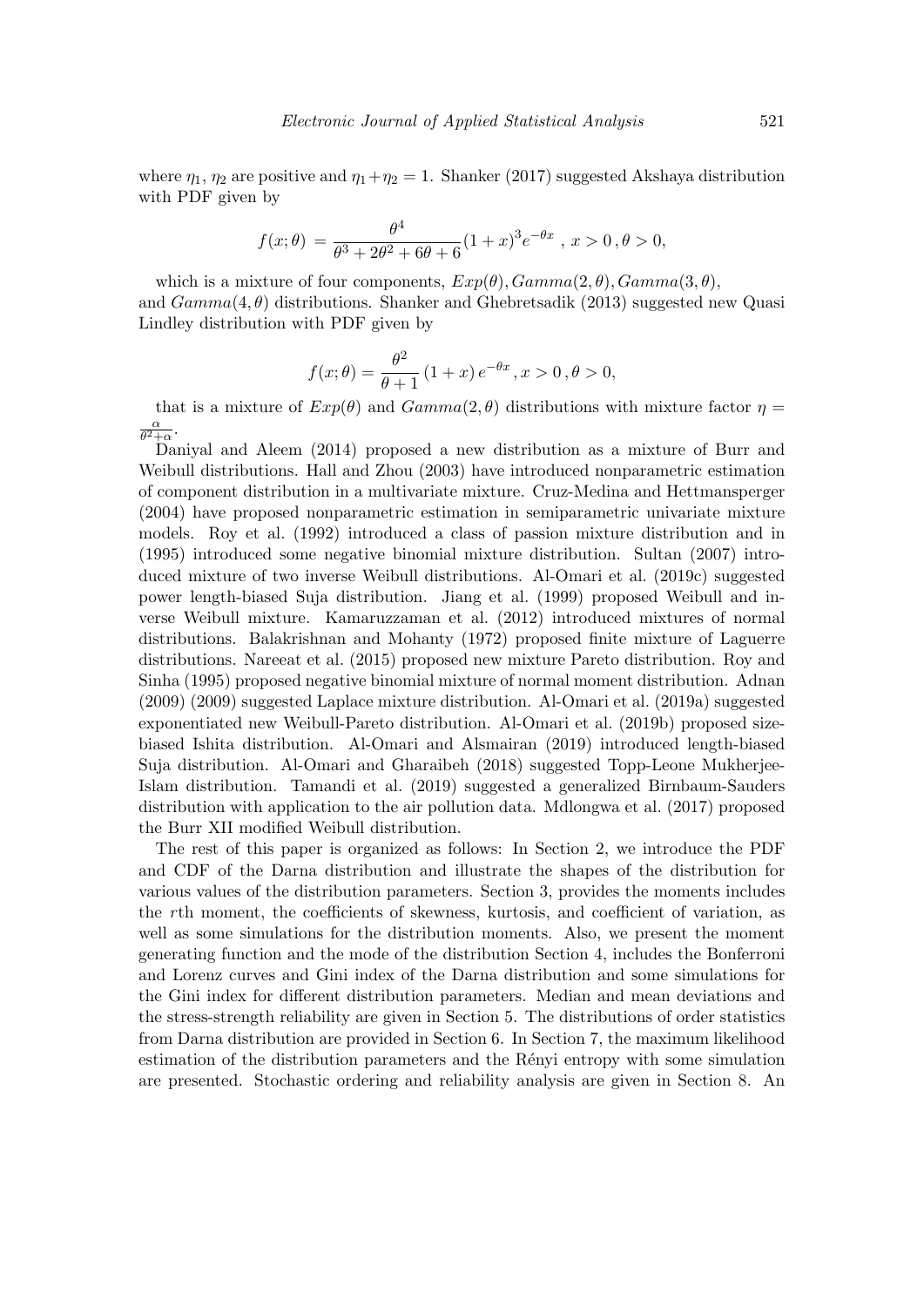application of real data is given in Section 9. Finally, the paper is concluded in Section 10.

## 2 The Darna Distribution

In this section, we will define the PDF and cumulative distribution function (CDF) of the Darna distribution and illustrate the shapes of the distribution. However, no any work has been conducted on the Darna distribution to our best knowledge.

**Definition:** A random variable  $X$  is said to have a Darna distribution with two parameters  $\alpha$  and  $\theta$ , if its probability density function is given by

$$
f_{DD}(x; \theta, \alpha) = \frac{\theta}{2\alpha^2 + \theta^2} \left( 2\alpha + \frac{\theta^4 x^2}{2\alpha^3} \right) e^{-\frac{\theta x}{\alpha}}; \ x > 0, \alpha > 0, \theta > 0, \theta > \alpha, \theta \neq \alpha.
$$
 (2)

Based on Equation (1), the proposed Darna distribution is a mixture of two distributions, namely, exponential  $Exp\left(\frac{\theta}{\alpha}\right)$  $\frac{\theta}{\alpha}$ ) and gamma  $G$  (3,  $\frac{\theta}{\alpha}$  $\frac{\theta}{\alpha}$ , distributions where  $\varphi_1 = Exp\left(\frac{\theta}{\alpha}\right)$  $\frac{\theta}{\alpha}$ ) = θ  $\frac{\theta}{\alpha} e^{-\frac{\theta}{\alpha}x}, x > 0$ , and  $\varphi_2 = G(3, \frac{\theta}{\alpha})$  $\frac{\theta}{\alpha}$ ) =  $\frac{\theta^3}{2\alpha^3}e^{-\frac{\theta}{\alpha}x^2}x^2, x > 0$ , with mixing factors  $\eta = \frac{2\alpha^2}{2\alpha^2 + 1}$  $\sqrt{2\alpha^2+\theta^2}$ and  $1 - \eta = \frac{\theta^2}{2\alpha^2-1}$  $\frac{\theta^2}{2\alpha^2+\theta^2}.$ 

Theorem 1: The corresponding cumulative distribution function is given by

$$
F_{DD}(x; \alpha, \theta) = 1 - \frac{\left(4\alpha^4 + 2\alpha^2\theta^2 + \theta^4x^2 + 2\alpha\theta^3x\right)}{2\alpha^2\left(2\alpha^2 + \theta^2\right)}e^{-\frac{\theta x}{\alpha}}; x > 0, \alpha > 0, \theta > 0.
$$
 (3)

**Proof:** The proof is direct using integration by parts as

$$
F_{DD}(x, \alpha, \theta) = P(X \leq x) = \int_{0}^{x} f_{DD}(t; \alpha, \theta) dt
$$
  
= 
$$
\frac{\theta}{2\alpha^2 + \theta^2} \left( 2\alpha \int_{0}^{x} e^{-\frac{\theta t}{\alpha}} dt + \frac{\theta^4}{2\alpha^3} \int_{0}^{x} t^2 e^{-\frac{\theta t}{\alpha}} dt \right).
$$

Now, let  $I_1 = 2\alpha \int_a^x$ 0  $e^{-\frac{\theta t}{\alpha}} dt = -2\frac{\alpha^2}{\theta}$  $\frac{\alpha^2}{\theta}e^{-\frac{\theta t}{\alpha}}\Big|$ x  $\frac{x}{0} = -2\frac{\alpha^2}{\theta}$  $\frac{\alpha^2}{\theta}\left(e^{-\frac{\theta x}{\alpha}}-1\right)$  and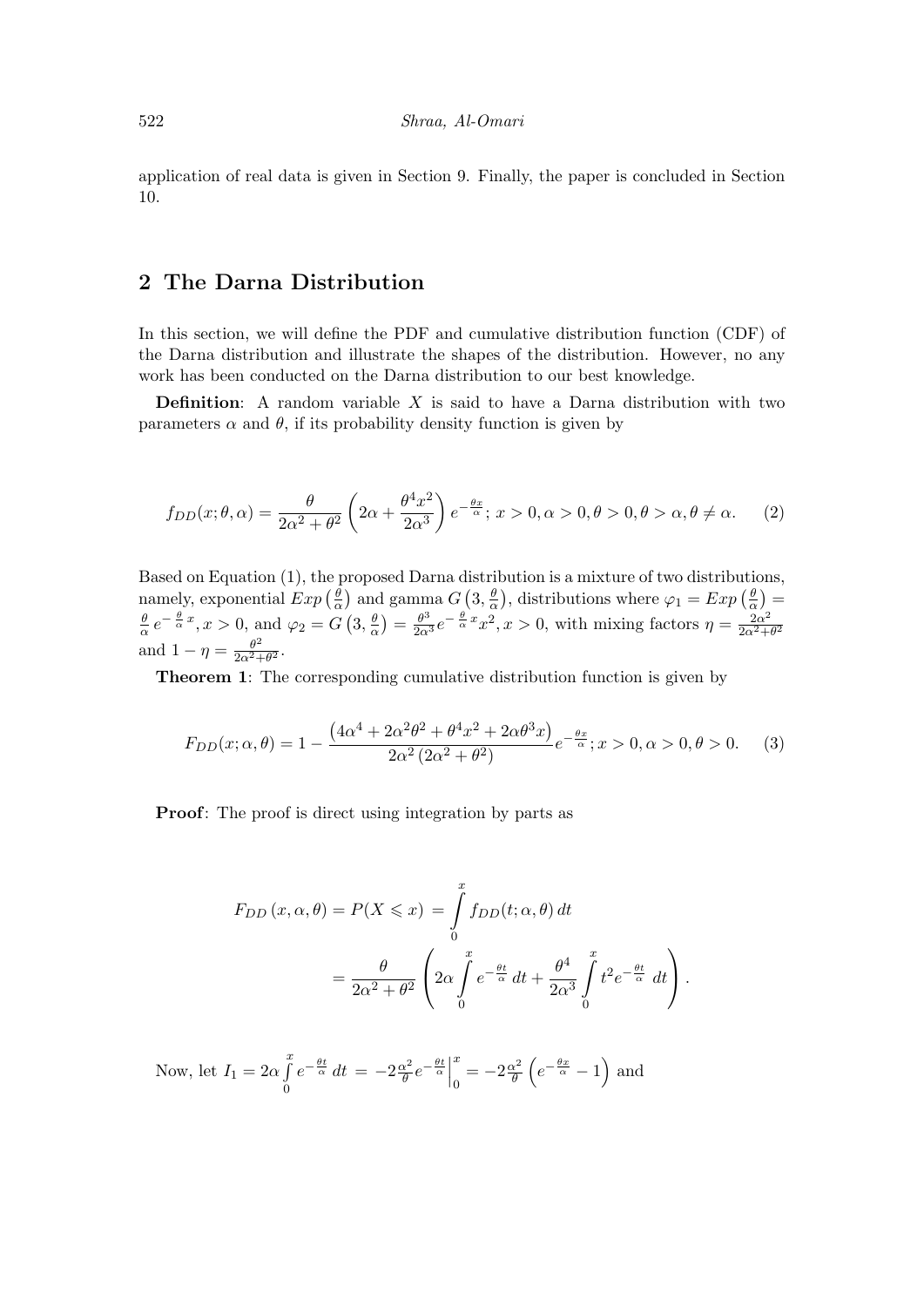$$
I_2 = \frac{\theta^4}{2\alpha^3} \int_0^x t^2 e^{-\frac{\theta t}{\alpha}} dt
$$
  
\n
$$
= \frac{\theta^4}{2\alpha^3} \left( -\frac{\alpha}{\theta} t^2 e^{-\frac{\theta t}{\alpha}} \Big|_0^x + 2\frac{\alpha}{\theta} \int_0^x t e^{-\frac{\theta t}{\alpha}} dt \right)
$$
  
\n
$$
= \frac{\theta^4}{2\alpha^3} \left[ -\frac{\alpha}{\theta} t^2 e^{-\frac{\theta t}{\alpha}} \Big|_0^x + 2\frac{\alpha}{\theta} \left( -\frac{\alpha}{\theta} t e^{-\frac{\theta t}{\alpha}} \Big|_0^x + \frac{\alpha}{\theta} \int_0^x e^{-\frac{\theta t}{\alpha}} dt \right) \right]
$$
  
\n
$$
= -\frac{\theta^3}{2\alpha^3} x^2 e^{-\frac{\theta x}{\alpha}} - \frac{\theta^2}{\alpha} x e^{-\frac{\theta x}{\alpha}} - \theta \left( e^{-\frac{\theta x}{\alpha}} - 1 \right).
$$

Therefore,

$$
F_{DD}(x,\alpha,\theta) = \frac{\theta}{2\alpha^2 + \theta^2} (I_1 + I_2) = 1 - \frac{e^{-\frac{\theta x}{\alpha}} (4\alpha^4 + \theta^4 x^2 + 2x\alpha\theta^3 + 2\alpha^2\theta^2)}{(2\alpha^2 + \theta^2) 2\alpha^2}.
$$

It is easy to show that

 $f_{DD}(x;\theta,\alpha) = \frac{\theta}{2\alpha^2+\theta^2} \left(2\alpha + \frac{\theta^4 x^2}{2\alpha^3}\right)$  $\left(\frac{2a^{3}}{2\alpha^{3}}\right)e^{-\frac{\theta x}{\alpha}} \geqslant 0$  and  $\int_{a}^{\infty}$ 0  $f_{DD}(x; \theta, \alpha)dx = 1.$ 

The shapes of the PDF and CDF of the Darna distribution are given in Figure (1) for different values of the parameter  $\alpha$  when  $\theta = 3$ . It is clear from Figure (1) that the



Figure 1: The PDF of DD for  $\alpha = 1, 2, 3, 4, 5$  and  $\theta = 3$ 

Darna distribution is skewed to the right.

## 3 The Moments of the Darna Distribution

In this section, we will provide some moments of the Darna distribution and present some tables of the mean, standard deviation, coefficient of skewness, coefficient of variation, and coefficient of kurtosis for some selected parameters.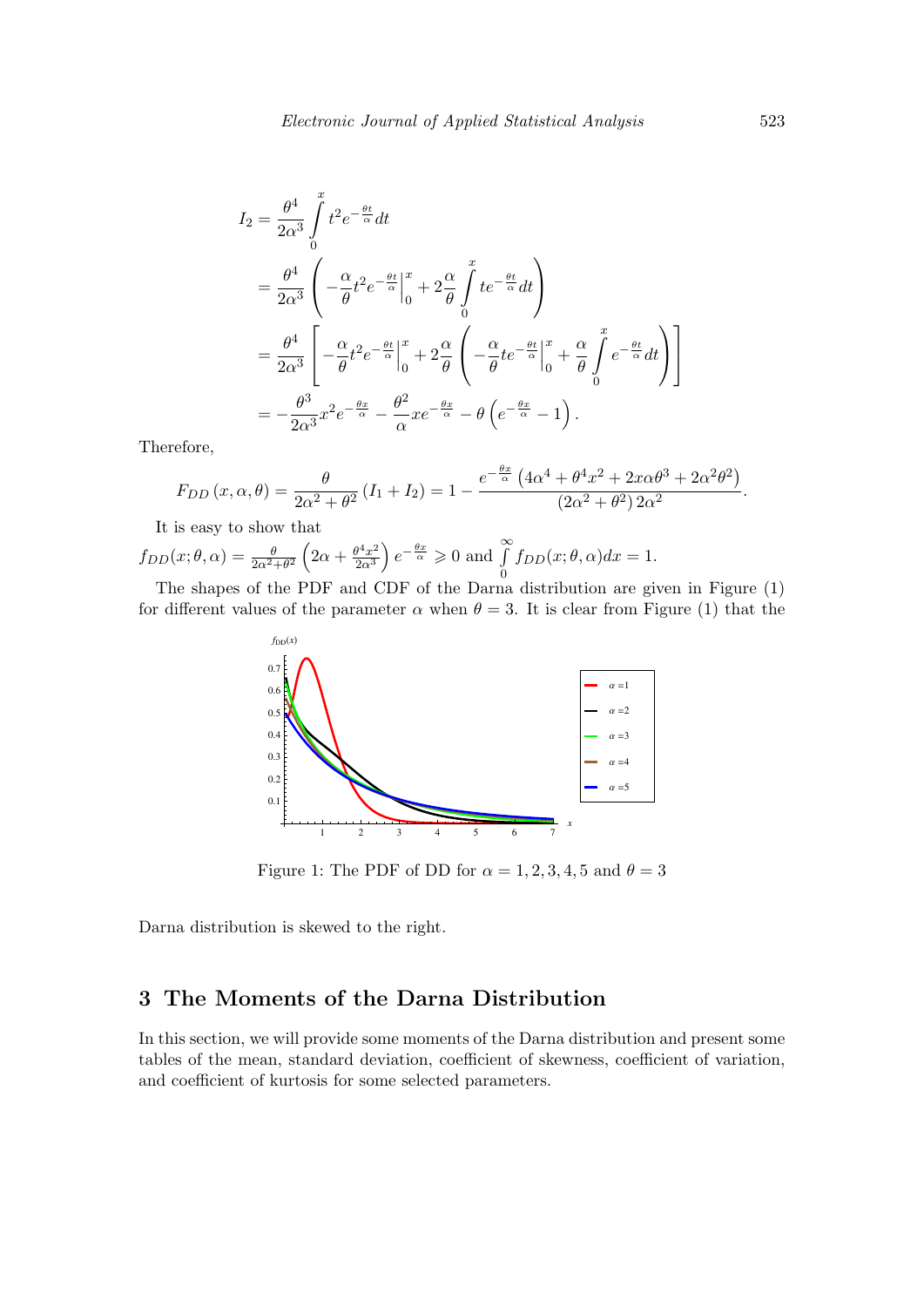524 Shraa, Al-Omari



Figure 2: The CDF of DD for  $\alpha = 1, 2, 3, 4, 5$  and  $\theta = 3$ 

**Theorem 1:** Let  $X \sim f_{DD}(x; \alpha, \theta)$ . Then, the *r*th moment of X is

$$
E(Xr) = r! \left(\frac{\alpha}{\theta}\right)^r \left(\frac{4\alpha^2 + (r+1)(r+2)\theta^2}{2(2\alpha^2 + \theta^2)}\right), \frac{\theta}{\alpha} > 0, r > -1.
$$
 (4)

Proof: The rth moment of the Darna distribution can be derived as

$$
E(X^{r}) = \int_{0}^{\infty} x^{r} \frac{\theta}{2\alpha^{2} + \theta^{2}} \left( 2\alpha + \frac{\theta^{4}}{2\alpha^{3}} x^{2} \right) e^{-\frac{\theta x}{\alpha}} dx
$$
  
\n
$$
= \frac{\theta}{2\alpha^{2} + \theta^{2}} \int_{0}^{\infty} \left( 2\alpha x^{r} + \frac{\theta^{4}}{2\alpha^{3}} x^{r+2} \right) e^{-\frac{\theta x}{\alpha}} dx
$$
  
\n
$$
= \frac{\theta}{2\alpha^{2} + \theta^{2}} \left( \int_{0}^{\infty} 2\alpha x^{r} e^{-\frac{\theta x}{\alpha}} dx + \int_{0}^{\infty} \frac{\theta^{4}}{2\alpha^{3}} x^{r+2} e^{-\frac{\theta x}{\alpha}} dx \right)
$$
  
\n
$$
= \frac{\theta}{2\alpha^{2} + \theta^{2}} \left( 2\alpha \frac{r!}{\left(\frac{\theta}{\alpha}\right)^{r+1}} + \frac{\theta^{4}}{2\alpha^{3}} \frac{(r+2)!}{\left(\frac{\theta}{\alpha}\right)^{r+3}} \right)
$$
  
\n
$$
= \frac{\theta}{2\alpha^{2} + \theta^{2}} r! \left( \frac{\theta}{\alpha} \right)^{-r} \left( 2\alpha \frac{1}{\left(\frac{\theta}{\alpha}\right)} + \frac{\theta^{4}}{2\alpha^{3}} \frac{(r+2)(r+1)}{\left(\frac{\theta}{\alpha}\right)^{3}} \right)
$$
  
\n
$$
= \frac{\theta}{2\alpha^{2} + \theta^{2}} r! \left( \frac{\theta}{\alpha} \right)^{-r} \left( \frac{2\alpha^{2}}{\theta} + \frac{\theta(r+2)(r+1)}{2} \right)
$$
  
\n
$$
= r! \left( \frac{\alpha}{\theta} \right)^{r} \left( \frac{4\alpha^{2} + (r+1)(r+2)\theta^{2}}{2(2\alpha^{2} + \theta^{2})} \right).
$$

Hence, the first four moments of the  $DD(\theta, \alpha)$  distributed random variable can be found by substituting  $r = 1, 2, 3, 4$ , respectively, in Equation (4) as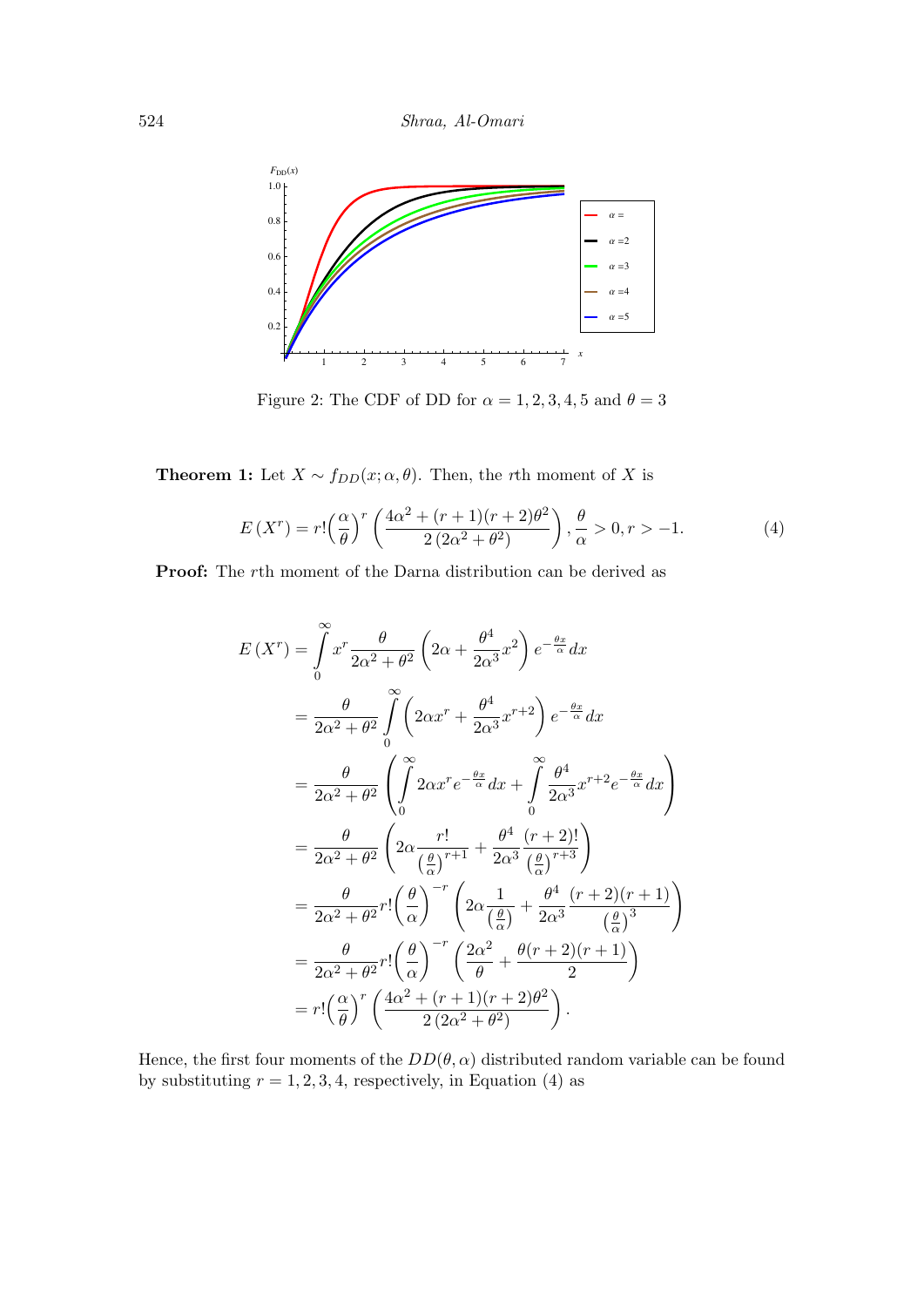$$
E(X) = \frac{\alpha}{2\theta} \left( \frac{4\alpha^2 + 6\theta^2}{2\alpha^2 + \theta^2} \right), \theta > 0, E(X^2) = \frac{\alpha^2}{\theta^2} \left( \frac{4\alpha^2 + 12\theta^2}{2\alpha^2 + \theta^2} \right), \theta > 0,
$$
  

$$
E(X^3) = \frac{3\alpha^3}{\theta^3} \left( \frac{4\alpha^2 + 20\theta^2}{2\alpha^2 + \theta^2} \right), \theta > 0, E(X^4) = \frac{12\alpha^2}{\theta^4} \left( \frac{4\alpha^2 + 30\theta^2}{2\alpha^2 + \theta^2} \right), \theta > 0.
$$

Then, the variance of the Darna distribution is given by

$$
V(X) = E(X^{2}) - [E(X)]^{2} = \frac{4\alpha^{6} + 16\alpha^{4}\theta^{2} + 3\alpha^{2}\theta^{4}}{(2\theta^{2} + \theta^{3})^{2}}.
$$

The coefficient of skewness, coefficient of kurtosis, and coefficient of variation of the Darna distribution, respectively, are given by

$$
Sk_{DD} = \frac{E(X^3) - 3\mu\sigma^2 - \mu^3}{\sigma^3}
$$
  
= 
$$
\frac{2\alpha^{11} + 17\alpha^9\theta^2 + 20\alpha^7\theta^4 + 9\alpha^5\theta^6 + 1.875\alpha^3\theta^8 + 0.1875\alpha\theta^{10}}{(\alpha^2 + 0.5\theta^2)^3 \sqrt{\frac{4\alpha^6 + 16\alpha^4\theta^2 + 3\alpha^2\theta^4}{(2\alpha^2\theta + \theta^3)^2}} (\alpha^4\theta + 4\alpha^2\theta^3 + 0.75\theta^5)},
$$
(5)

$$
K u_{DD} = \frac{E(X^4) - 4\mu E(X^3) + 6E(X^2) \sigma^2 + 3E(X^4)}{\sigma^8}
$$
  
= 
$$
\frac{0.56 \theta^4 (2 \alpha^2 + \theta^2)^2 \left(12.8 \alpha^{12} + 149.333 \alpha^{10} \theta^2 + 248.533 \alpha^8 \theta^4 + 181.333 \alpha^6 \theta^6 + 69.6 \alpha^4 \theta^8 + 13.6 \alpha^2 \theta^{10} + \theta^{12}\right)}{(1.33 \alpha^5 + 5.33 \alpha^3 \theta^2 + \alpha \theta^4)^4},
$$
 (6)

and

$$
Cv_{DD} = \frac{\sigma_{DD}}{\mu_{DD}} = \frac{\theta \left(2 \alpha^2 + \theta^2\right) \sqrt{\frac{4 \alpha^6 + 16 \alpha^4 \theta^2 + 3 \alpha^2 \theta^4}{(2 \alpha^2 \theta + \theta^3)^2}}}{2 \alpha^3 + 3 \alpha \theta^2}.
$$
 (7)

Some values of the mean, standard deviation, coefficient of variation, coefficient skewness and coefficient kurtosis for the Darna distribution are obtained for various values of the parameters and the results are presented in Table (1).

Table (1) indicates that the mean, standard deviation, coefficients of variation are increasing as the values of  $\alpha$  increasing. The values of skewness are decreasing from  $\alpha = 0.1$  to  $\alpha = 1$ , then start increasing for  $\alpha > 1$  up to  $\alpha = 4$ .

Theorem 3: The moment generating function (MGF) of the Darna distribution is

$$
M_X(t) = \frac{\theta}{\alpha^2 (2\alpha^2 + \theta^2)} \left[ \frac{-2\alpha^4 (\alpha t - \theta)^2 - \alpha^2 \theta^4}{(\alpha t - \theta)^3} \right].
$$
 (8)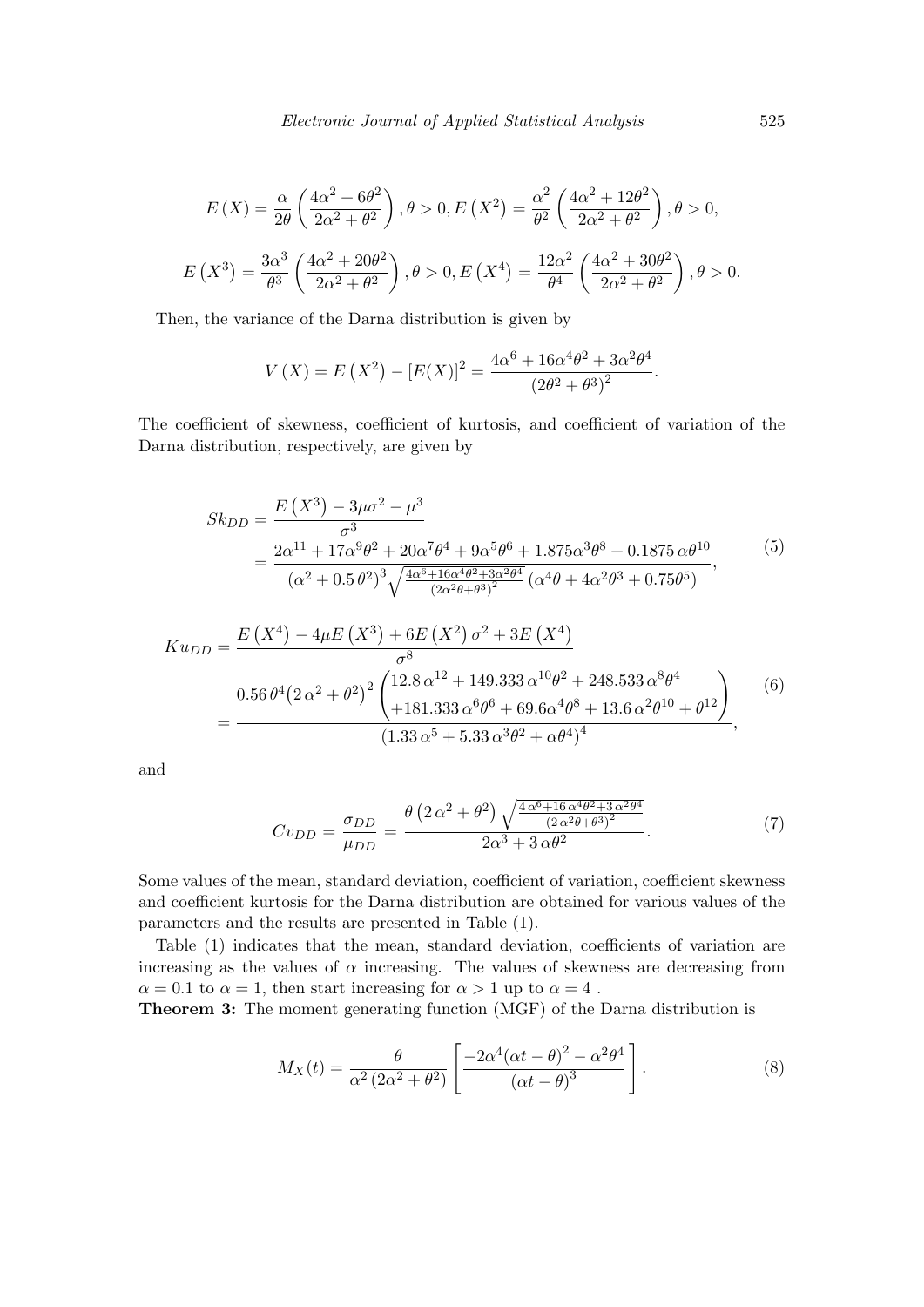| $\alpha$       | $\mu_{DD}$ | $\sigma_{DD}$ | $Cv_{DD}$        | $Sk_{DD}$ | $Ku_{DD}$       |
|----------------|------------|---------------|------------------|-----------|-----------------|
| 0.1            | 0.09985    | 0.05778       | 0.578630         | 1.15217   | 4.99412         |
| $0.2\,$        | 0.19883    | 0.11580       | 0.582435         | 1.14495   | 4.97702         |
| 0.3            | 0.29608    | 0.17429       | 0.588659         | 1.13413   | 4.95027         |
| 0.4            | 0.39084    | 0.23339       | 0.597140         | 1.12125   | 4.91627         |
| 0.5            | 0.48246    | 0.29317       | 0.607665         | 1.10806   | 4.87801         |
| $0.6\,$        | 0.57037    | 0.35362       | 0.619985         | 1.09623   | 4.83874         |
| $0.7\,$        | 0.65418    | 0.41464       | 0.633836         | 1.08715   | 4.80170         |
| 0.8            | 0.73359    | 0.47606       | 0.648942         | 1.08184   | 4.76983         |
| 0.9            | 0.80848    | 0.53766       | 0.665033         | 1.08093   | 4.74562         |
| 1              | 0.87879    | 0.59920       | 0.681852         | 1.08465   | 4.73103         |
| 1.1            | 0.94460    | 0.66043       | 0.699161         | 1.09297   | 4.72745         |
| 1.2            | 1.00606    | 0.72109       | 0.716741         | 1.10564   | 4.73572         |
| 1.3            | 1.06338    | 0.78095       | 0.734400         | 1.12225   | 4.75621         |
| 1.4            | 1.11682    | 0.83982       | 0.751971         | 1.14234   | 4.78893         |
| $1.5\,$        | 1.16667    | 0.89753       | 0.769309         | 1.16540   | 4.83353         |
| 1.6            | 1.21322    | 0.95395       | 0.786295         | 1.19093   | 4.88948         |
| 1.7            | 1.25679    | 1.00898       | 0.802828         | 1.21846   | 4.95604         |
| 1.8            | 1.29767    | 1.06257       | 0.818830         | 1.24754   | 5.03240         |
| $1.9\,$        | 1.33617    | 1.11468       | 0.834239         | 1.27778   | 5.11765         |
| $\overline{2}$ | 1.37255    | 1.16531       | 0.849009         | 1.30883   | 5.21087         |
| 2.1            | 1.40707    | 1.21445       | 0.863108         | 1.34039   | 5.31114         |
| $2.2\,$        | 1.43997    | 1.26216       | 0.876516         | 1.37217   | 5.41752         |
| 2.3            | 1.47147    | 1.30846       | 0.889223         | 1.40396   | 5.52913         |
| 2.4            | 1.50175    | 1.35342       | 0.901227         | 1.43556   | 5.64512         |
| $2.5\,$        | 1.53101    | 1.39710       | 0.912534 1.46680 |           | 5.76469         |
| 2.6            | 1.55938    | 1.43956       | 0.923156         |           | 1.49756 5.88706 |
| $2.7\,$        | 1.58702    | 1.48087       | 0.933109         | 1.52771   | 6.01155         |
| 2.8            | 1.61405    | 1.52110       | 0.942412         | 1.55717   | 6.13747         |
| 2.9            | 1.64056    | 1.56032       | 0.951090         | 1.58586   | 6.26424         |
| 3              | 1.66667    | 1.59861       | 0.959166         | 1.61372   | 6.39130         |
| 3.1            | 1.69244    | 1.63603       | 0.966668         | 1.64071   | 6.51815         |
| 3.2            | 1.71796    | 1.67264       | 0.973622         | 1.66680   | 6.64432         |
| 3.3            | 1.74327    | 1.70851       | 0.980057         | 1.69197   | 6.76942         |
| 3.4            | 1.76845    | 1.74369       | 0.986001         | 1.71619   | 6.89306         |
| 3.5            | 1.79353    | 1.77825       | 0.991480         | 1.73947   | 7.01494         |
| 3.6            | 1.81856    | 1.81223       | 0.996523         | 1.76181   | 7.13475         |
| $3.7\,$        | 1.84356    | 1.84569       | 1.001160         | 1.78320   | 7.25227         |
| 3.8            | 1.86857    | 1.87867       | 1.005400         | 1.80367   | 7.36726         |
| 3.9            | 1.89361    | 1.91120       | 1.009290         |           | 1.82322 7.47956 |
| $\overline{4}$ | 1.91870    | 1.94334       | 1.012840         |           | 1.84187 7.58900 |

Table 1: The mean, standard deviation, coefficients of variation, skewness and kurtosis for the  $DD(\theta, \alpha)$  with different values of the parameter  $\alpha$  when  $\theta = 3$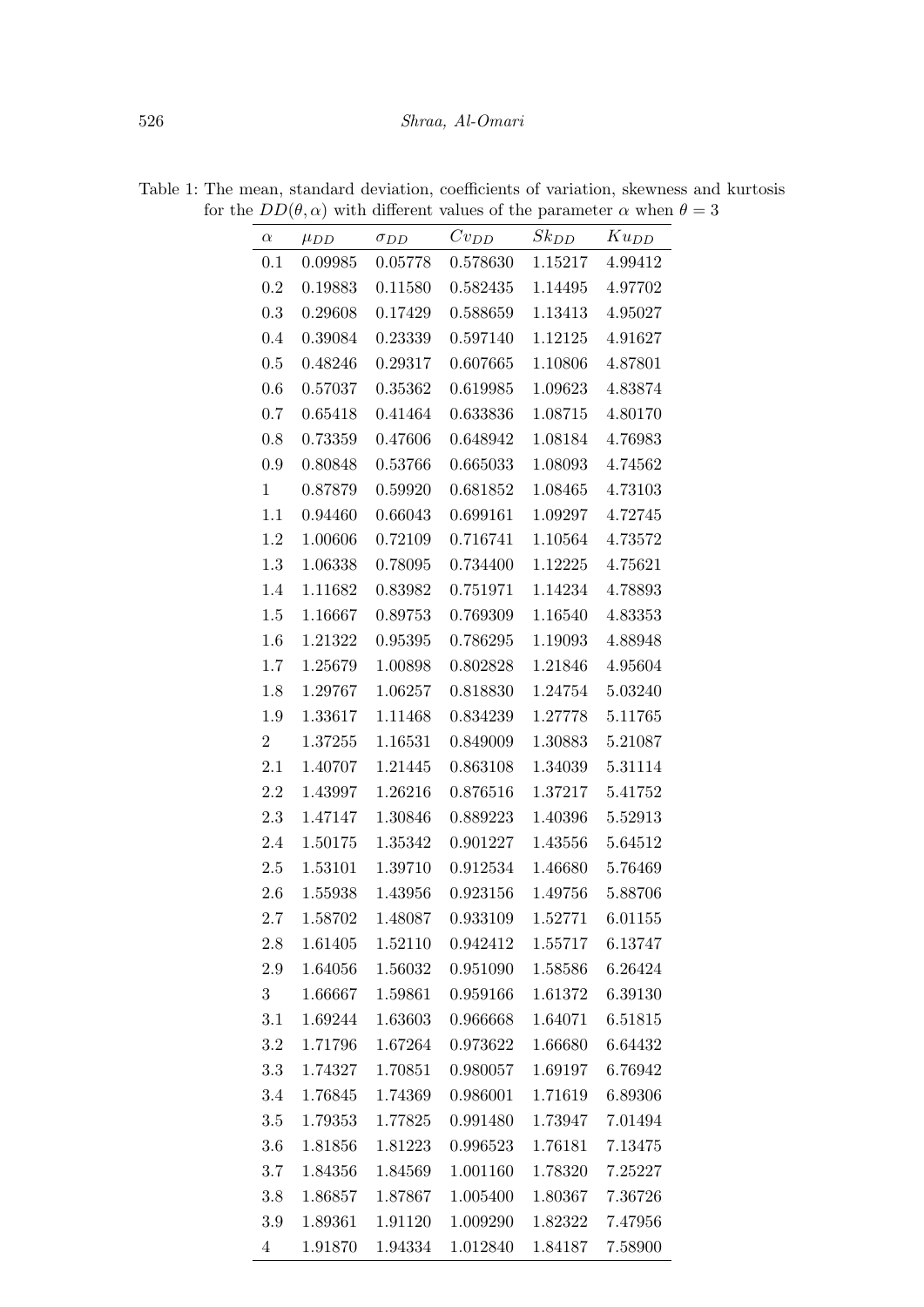Proof: The mgf of the Darna distribution can be proved as

$$
E(e^{tx}) = \int_{0}^{\infty} e^{tx} \frac{\theta}{2\alpha^2 + \theta^2} \left(2\alpha + \frac{\theta^4 x^2}{2\alpha^3}\right) e^{-\frac{\theta x}{\alpha}} dx
$$
  
= 
$$
\frac{\theta}{2\alpha^2 + \theta^2} \left(\int_{0}^{\infty} 2\alpha e^{(t - \frac{\theta}{\alpha})x} dx + \frac{\theta^4}{2\alpha^3} \int_{0}^{\infty} x^2 e^{(t - \frac{\theta}{\alpha})x} dx\right).
$$

Let

$$
I_1 = \int_{0}^{\infty} 2\alpha e^{(t - \frac{\theta}{\alpha})x} dx = \frac{-2\alpha}{t - \frac{\theta}{\alpha}},
$$

and

$$
I_2 = \frac{\theta^4}{2\alpha^3} \int_0^\infty x^2 e^{(t-\frac{\theta}{\alpha})x} dx
$$
  
=  $\frac{\theta^4}{2\alpha^3} \left( \frac{x^2}{t - \frac{\theta}{\alpha}} e^{(t-\frac{\theta}{\alpha})x} \Big|_0^\infty - \frac{2}{t - \frac{\theta}{\alpha}} \int_0^\infty x e^{(t-\frac{\theta}{\alpha})x} dx \right)$   
=  $\frac{-2\theta^4}{2\alpha^3 (t - \frac{\theta}{\alpha})^3}.$ 

Therefore,

$$
E\left(e^{tx}\right) = \frac{-4\alpha^4 \left(t - \frac{\theta}{\alpha}\right)^2 - 2\theta^4}{2\alpha^3 \left(t - \frac{\theta}{\alpha}\right)^3} \frac{\theta}{2\alpha^2 + \theta^2}
$$

$$
= \frac{-2\alpha^4 \left(t - \frac{\theta}{\alpha}\right)^2 - \theta^4}{\alpha^3 \left(t - \frac{\theta}{\alpha}\right)^3} \frac{\theta}{2\alpha^2 + \theta^2}
$$

$$
= \frac{\theta}{\alpha^2 \left(2\alpha^2 + \theta^2\right)} \left[\frac{-2\alpha^4 \left(\alpha t - \theta\right)^2 - \alpha^2 \theta^4}{\left(\alpha t - \theta\right)^3}\right].
$$

Theorem 4: The mode of the Darna distribution is the solution of the equation

$$
x\left(1 - \frac{\theta}{2\alpha}x\right) = 2\left(\frac{\alpha}{\theta}\right)^3.
$$
\n(9)

Proof:

$$
\log [f (x; \alpha, \theta)] = \log \left[ \frac{\theta}{2\alpha^2 + \theta^2} \left( 2\alpha + \frac{\theta^4 x^2}{2\alpha^3} \right) e^{-\frac{\theta x}{\alpha}} \right]
$$
  
=  $\log \left[ \frac{\theta}{2\alpha^2 + \theta^2} \right] + \log \left[ 2\alpha + \frac{\theta^4 x^2}{2\alpha^3} \right] + \log \left[ e^{-\frac{\theta x}{\alpha}} \right].$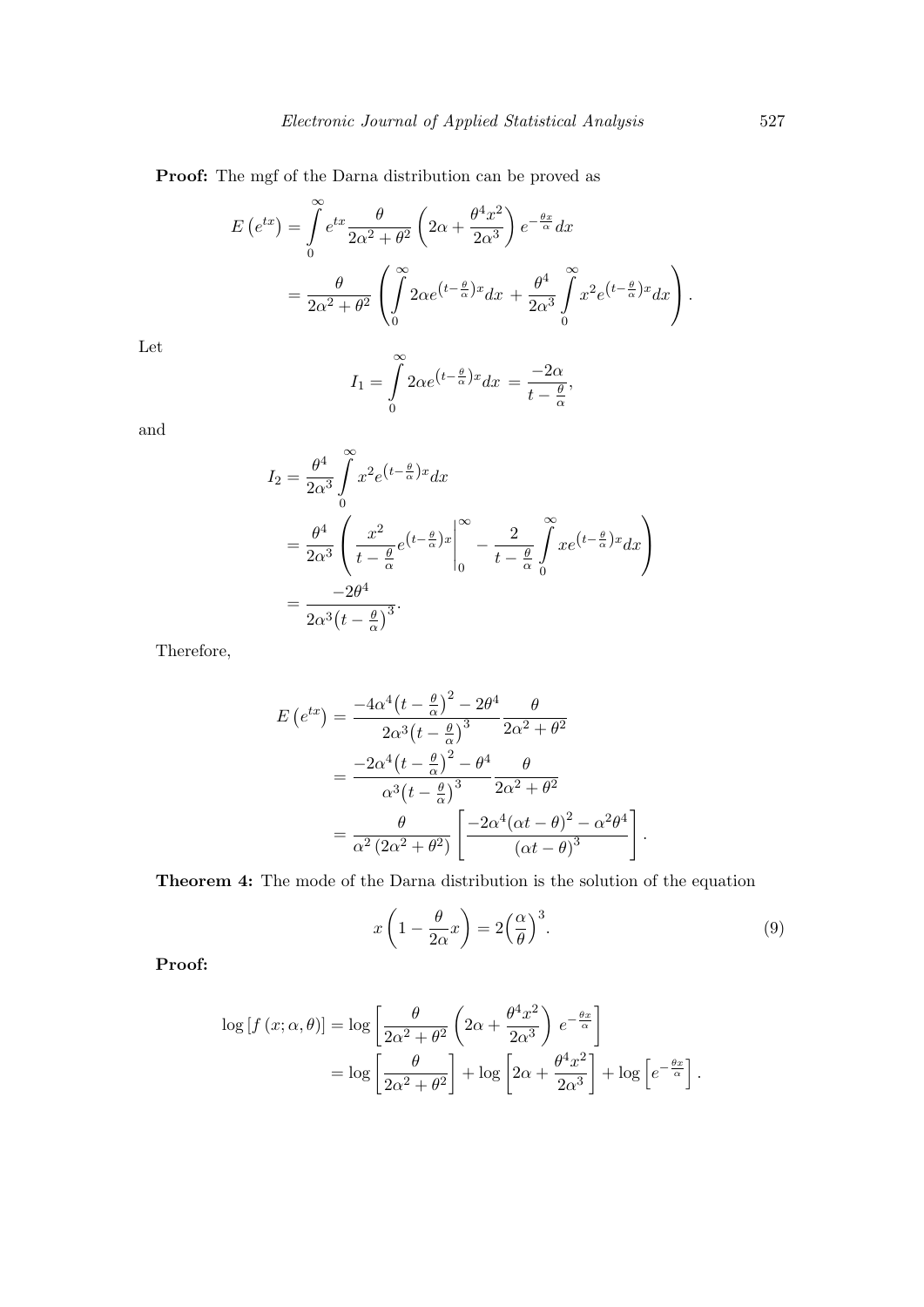with the first derivative given by

$$
\frac{d}{dx}\log[f(x;\alpha,\theta)] = \frac{2x\frac{\theta^4}{2\alpha^3}}{2\alpha + \frac{\theta^4 x^2}{2\alpha^3}} - \frac{\theta}{\alpha}.
$$

Setting it to zero and with simple algebra we get the proof.

## 4 Bonferroni and Lorenz Curves and Gini Index

Assume that the random variable  $X$  is non-negative with continuous and twice differentiable cumulative distribution function  $F(x)$ . The Bonferroni Curve of the random variable  $X$  is defined as

$$
B(p) = \frac{1}{p\mu} \int\limits_0^q x f(x) dx = \frac{1}{p\mu} \left( \int\limits_0^\infty x f(x) dx - \int\limits_q^\infty x f(x) dx \right) = \frac{1}{p\mu} \left( \mu - \int\limits_q^\infty x f(x) dx \right),
$$

where  $q = F^{-1}(p)$  and  $p \in (0, 1]$ . The Lorenz curve is defined as

$$
L(p) = \frac{1}{\mu} \int_{0}^{q} x f(x) dx = \frac{1}{\mu} \left( \int_{0}^{\infty} x f(x) dx - \int_{q}^{\infty} x f(x) dx \right) = \frac{1}{\mu} \left( \mu - \int_{q}^{\infty} x f(x) dx \right).
$$

The Gini index is given by

$$
G = 1 - \frac{1}{\mu} \int_{0}^{\infty} (1 - F(x))^2 dx = \frac{1}{\mu} \int_{0}^{\infty} F(x)(1 - F(x)) dx.
$$

Now, for the Darna distribution, the Bonferroni curves, Lorenz curves and Gini index are in the following theorem.

Theorem 5: The Bonferroni curve, Lorenz curve and Gini index for the Darna distribution, respectively, are

$$
B(p) = \frac{1}{2p} \left( 2 - \frac{e^{-\frac{\theta q}{\alpha}} \left( 4\alpha^5 + 6\alpha^3 \theta^2 + \theta^5 q^3 + 3\alpha \theta^4 q^2 + 4\alpha^4 \theta q + 6\alpha^2 \theta^3 q \right)}{\alpha^3 \left( 2\alpha^2 + 3\theta^2 \right)} \right), \tag{10}
$$

$$
L(p) = 1 - \frac{e^{-\frac{q\theta}{\alpha}} \left(4\alpha^5 + 4q\alpha^4\theta + 6\alpha^3\theta^2 + 6q\alpha^2\theta^3 + 3q^2\alpha\theta^4 + q^3\theta^5\right)}{2\alpha^3 \left(2\alpha^2 + 3\theta^2\right)},
$$
 (11)

and the Gini index is

$$
G_{DD}(\theta,\alpha) = \frac{32\alpha^4 + 72\alpha^2\theta^2 + 15\theta^4}{64\alpha^4 + 128\alpha^2\theta^2 + 48\theta^4}.
$$
\n(12)

Table (2) shows that the Gini index values for the Darna distribution for  $\theta = 2$  are increasing as  $\alpha$  increasing up to  $\alpha = 3.6$ , then it is decreasing. But for  $\theta = 5$  the values of the Gini index are increasing for all considered values of  $\alpha$ . However, for fixed  $\alpha$ , as  $\theta$  increasing the Gini index values are decreasing.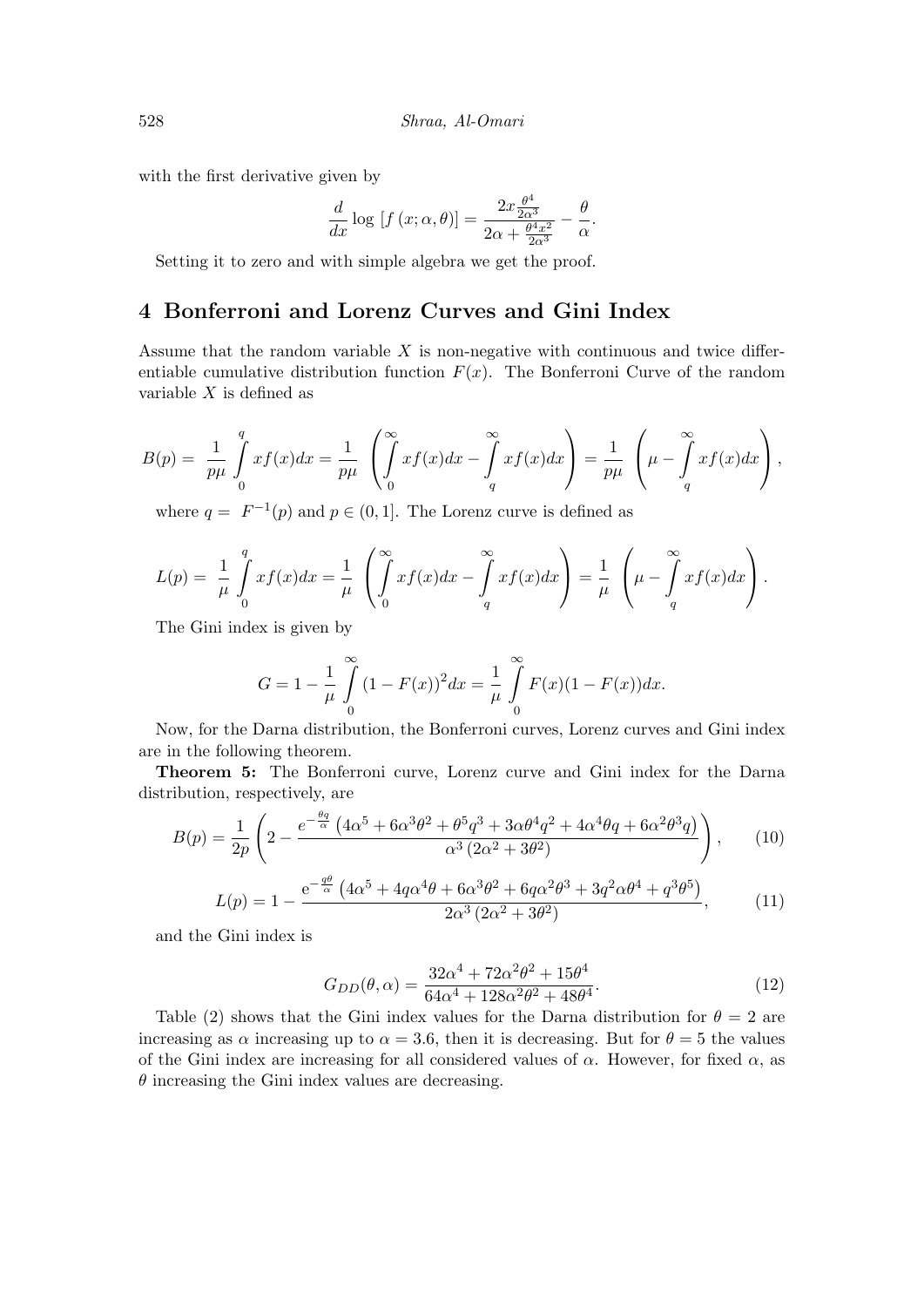|              | u                  |                |                    |                |                    |              |                    |                |                    |                |                    |
|--------------|--------------------|----------------|--------------------|----------------|--------------------|--------------|--------------------|----------------|--------------------|----------------|--------------------|
| $\alpha$     | $G_{DD}(2,\alpha)$ | $\alpha$       | $G_{DD}(2,\alpha)$ | $\alpha$       | $G_{DD}(2,\alpha)$ | $\alpha$     | $G_{DD}(5,\alpha)$ | $\alpha$       | $G_{DD}(5,\alpha)$ | $\alpha$       | $G_{DD}(5,\alpha)$ |
| 0.1          | 0.314157           | 1.6            | 0.475150           | 3.1            | 0.514098           | 0.1          | 0.312766           | 1.6            | 0.367578           | 3.1            | 0.444452           |
| 0.2          | 0.319017           | 1.7            | 0.481482           | 3.2            | 0.514438           | 0.2          | 0.313563           | 1.7            | 0.373135           | 3.2            | 0.448517           |
| 0.3          | 0.326761           | 1.8            | 0.486988           | 3.3            | 0.514675           | 0.3          | 0.314880           | 1.8            | 0.378728           | 3.3            | 0.452414           |
| $0.4\,$      | 0.336911           | 1.9            | 0.491746           | 3.4            | 0.514825           | 0.4          | 0.316705           | 1.9            | 0.384325           | 3.4            | 0.456145           |
| 0.5          | 0.348889           | $\overline{2}$ | 0.495833           | 3.5            | 0.514900           | 0.5          | 0.319017           | $\overline{2}$ | 0.389901           | 3.5            | 0.459710           |
| 0.6          | 0.362088           | 2.1            | 0.499326           | 3.6            | 0.514913           | 0.6          | 0.321792           | 2.1            | 0.395429           | 3.6            | 0.463112           |
| 0.7          | 0.375929           | 2.2            | 0.502293           | 3.7            | 0.514874           | 0.7          | 0.325003           | 2.2            | 0.400888           | 3.7            | 0.466353           |
| 0.8          | 0.389901           | 2.3            | 0.504799           | 3.8            | 0.514790           | 0.8          | 0.328616           | 2.3            | 0.406258           | 3.8            | 0.469437           |
| 0.9          | 0.403585           | 2.4            | 0.506904           | 3.9            | 0.514670           | 0.9          | 0.332598           | 2.4            | 0.411523           | 3.9            | 0.472368           |
| $\mathbf{1}$ | 0.416667           | $2.5\,$        | 0.508658           | $\overline{4}$ | 0.514520           | $\mathbf{1}$ | 0.336911           | 2.5            | 0.416667           | $\overline{4}$ | 0.475150           |
| 1.1          | 0.428924           | 2.6            | 0.510109           | 4.1            | 0.514345           | 1.1          | 0.341517           | 2.6            | 0.421678           | 4.1            | 0.477787           |
| 1.2          | 0.440219           | 2.7            | 0.511299           | 4.2            | 0.514151           | 1.2          | 0.346376           | 2.7            | 0.426546           | 4.2            | 0.480284           |
| 1.3          | 0.450487           | 2.8            | 0.512263           | 4.3            | 0.513940           | 1.3          | 0.351450           | 2.8            | 0.431263           | 4.3            | 0.482647           |
| 1.4          | 0.459710           | 2.9            | 0.513033           | 4.4            | 0.513716           | 1.4          | 0.356700           | 2.9            | 0.435822           | 4.4            | 0.484880           |
| 1.5          | 0.467914           | 3              | 0.513636           | 4.5            | 0.513483           | 1.5          | 0.362088           | 3              | 0.440219           | 4.5            | 0.486988           |

Table 2: Gini index values for the Darna distribution for  $\theta = 2, 5$  and selected values of α

# 5 Mean and Median Deviations

To measure the scatter in the population, the mean deviation about the mean  $\mathbb{Z}_1(x)$ , and the mean deviation about the median  $\mathbb{Z}_2(x)$ , can be used, where

$$
\mathbb{Z}_1(x) = \int_{0}^{\infty} |x - \mu| f(x) dx = \int_{0}^{\mu} (\mu - x) f(x) dx + \int_{\mu}^{\infty} (x - \mu) f(x) dx = 2\mu F(\mu) - 2 \int_{0}^{\mu} x f(x) dx,
$$

and

$$
\mathbb{Z}_2(x) = \int_{0}^{\infty} |x - M| f(x) dx = \int_{0}^{M} (M - x) f(x) dx + \int_{M}^{\infty} (x - M) f(x) dx = \mu - 2 \int_{0}^{M} x f(x) dx,
$$

where  $\mu$  and M are the population mean and median, respectively. The mean and median deviations about the mean and median for the Darna distribution are defined in the following theorem.

**Theorem 6:** Let X has  $f_{DD}(x; \theta, \alpha)$ , the mean and median deviations about the mean and median, respectively, are

$$
\mathbb{Z}_1(\theta,\alpha) = \frac{\alpha \left(2\alpha^2 + 3\theta^2\right)^2 \left(4\alpha^2 + 3\theta^2\right)}{\theta \left(2\alpha^2 + \theta^2\right)^3} e^{\frac{4\alpha^2}{2\alpha^2 + \theta^2} - 3},\tag{13}
$$

and

$$
\mathbb{Z}_2(\theta,\alpha) = \frac{e^{-\frac{\theta M}{\alpha}} \left[\theta^5 M^3 + 3\alpha \theta^4 M^2 - 2\alpha^5 \left(e^{\frac{\theta M}{\alpha}} - 2\right) + 4\alpha^4 \theta M - 3\alpha^3 \theta^2 \left(e^{\frac{\theta M}{\alpha}} - 2\right) + 6\alpha^2 \theta^3 M\right]}{\alpha^2 \left(2\alpha^2 \theta + \theta^3\right)}.
$$
(14)

Proof: For the Darna distribution we have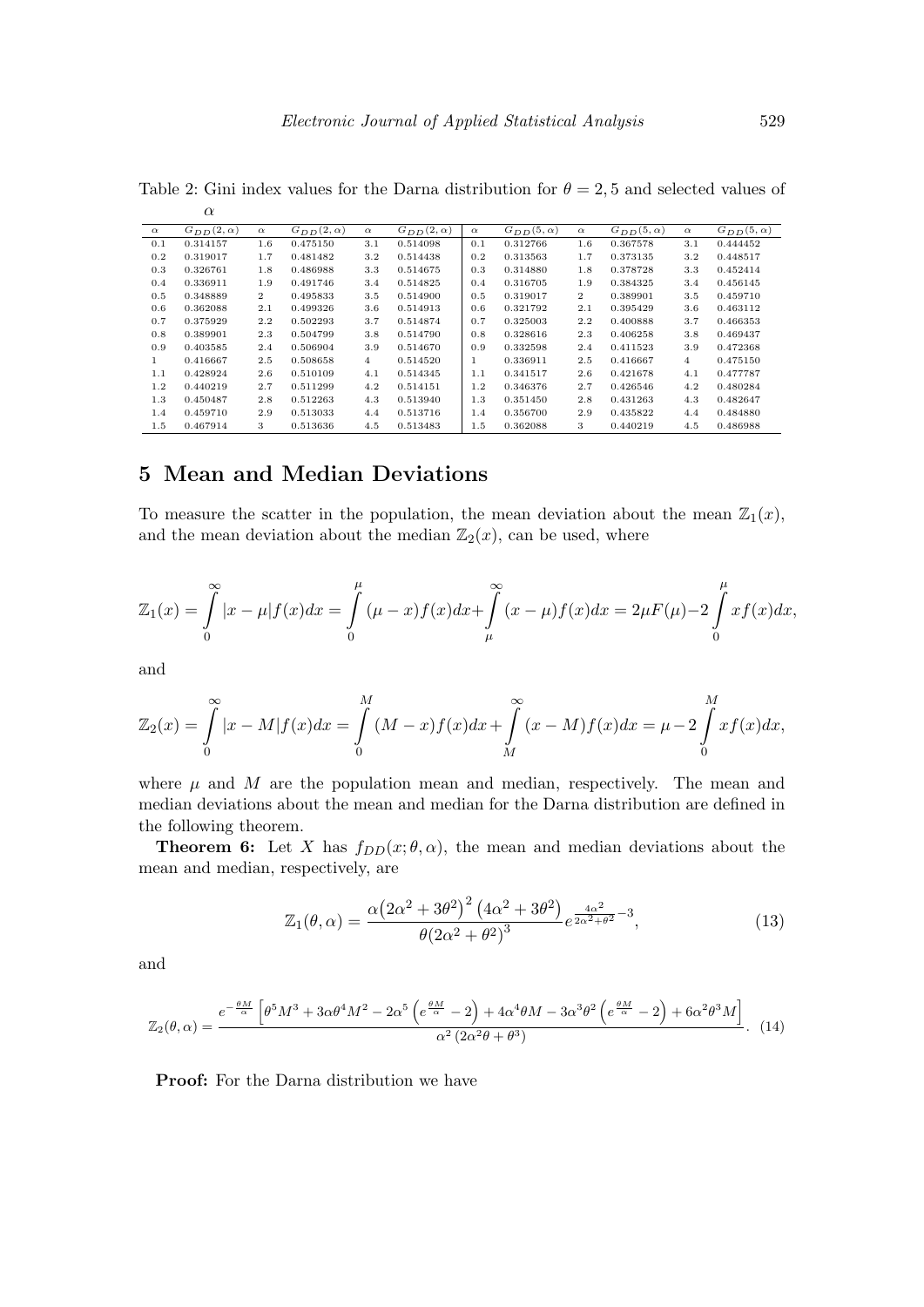$$
F_{DD}(\mu;\alpha,\theta) = 1 - \frac{e^{-\theta\left(\frac{2\theta}{2\alpha^2+\theta^2} + \frac{1}{\theta}\right)} \left[4\alpha^4 + 2\alpha^2\theta^2 + \alpha^2\theta^4 \left(\frac{2\theta}{2\alpha^2+\theta^2} + \frac{1}{\theta}\right)^2 + 2\alpha^2\theta^3 \left(\frac{2\theta}{2\alpha^2+\theta^2} + \frac{1}{\theta}\right)\right]}{2\alpha^2 \left(2\alpha^2 + \theta^2\right)},
$$

and

$$
\int_{0}^{\mu} x f(x) dx = \frac{\alpha (2\alpha^2 + 3\theta^2) \left[ e^3 (2\alpha^2 + \theta^2)^3 - e^{\frac{4\alpha^2}{2\alpha^2 + \theta^2}} (16\alpha^6 + 40\alpha^4 \theta^2 + 38\alpha^2 \theta^4 + 13\theta^6) \right]}{e^3 \theta (2\alpha^2 + \theta^2)^4}.
$$

Hence, the mean deviation about mean for the Darna distribution is given by

$$
\mathbb{Z}_1(x) = 2\mu F(\mu) - 2\int_0^{\mu} x f(x) dx = \frac{\alpha e^{\frac{4\alpha^2}{2\alpha^2 + \theta^2} - 3} (2\alpha^2 + 3\theta^2)^2 (4\alpha^2 + 3\theta^2)}{\theta (2\alpha^2 + \theta^2)^3}.
$$
  

$$
M = \theta (6\alpha^3 - e^{-\frac{\theta M}{\alpha}} (6\alpha^3 + \theta^3 M^3 + 3\alpha\theta^2 M^2 + 6\alpha^2 \theta M)) - 2\alpha^2 (\alpha - e^{-\frac{\theta M}{\alpha}} (\alpha + \theta M))
$$

Also,  $\int_0^M$ 0  $xf(x)dx = \frac{\theta \left(6\alpha^3 - e^{-\frac{\theta M}{\alpha}}(6\alpha^3 + \theta^3 M^3 + 3\alpha\theta^2 M^2 + 6\alpha^2\theta M)\right)}{2\alpha^2(2\alpha^2 + \theta^2)}$  $\left(\frac{2\alpha^2+ \theta^3 M^3+3\alpha \theta^2 M^2+6\alpha^2 \theta M)}{2\alpha^2(2\alpha^2+\theta^2)}\right) + \frac{2\alpha^2 \left(\alpha-e^{-\frac{\theta M}{\alpha}}(\alpha+\theta M)\right)}{2\alpha^2 \theta+\theta^3}$  $\frac{\sqrt{2\alpha^2\theta+\theta^3}}{2\alpha^2\theta+\theta^3}$ . Therefore,

$$
\mathbb{Z}_2(x) = \mu - 2 \int_0^M x f(x) dx
$$
  
= 
$$
\frac{e^{-\frac{\theta M}{\alpha}} \left[ \theta^5 M^3 + 3\alpha \theta^4 M^2 - 2\alpha^5 \left( e^{\frac{\theta M}{\alpha}} - 2 \right) + 4\alpha^4 \theta M - 3\alpha^3 \theta^2 \left( e^{\frac{\theta M}{\alpha}} - 2 \right) + 6\alpha^2 \theta^3 M \right]}{\alpha^2 (2\alpha^2 \theta + \theta^3)}
$$

.

# 6 The Stress-Strength Reliability and Order Statistics

#### 6.1 The stress-strength reliability

The stress-strength reliability explain the life of a component that has a random strength  $Y$  that is subjected to a random stress  $X$ . For independent random variables  $X$  and  $Y$ the stress-strength reliability is defined as

$$
R = P(Y < X) = \int_{0}^{\infty} P(Y < X | X = x) f(x) dx = \int_{0}^{\infty} f(x; \theta, \alpha) F(x; \alpha) dx.
$$

Let the random variables  $X$  and  $Y$  are independent and observed from the Darna distribution.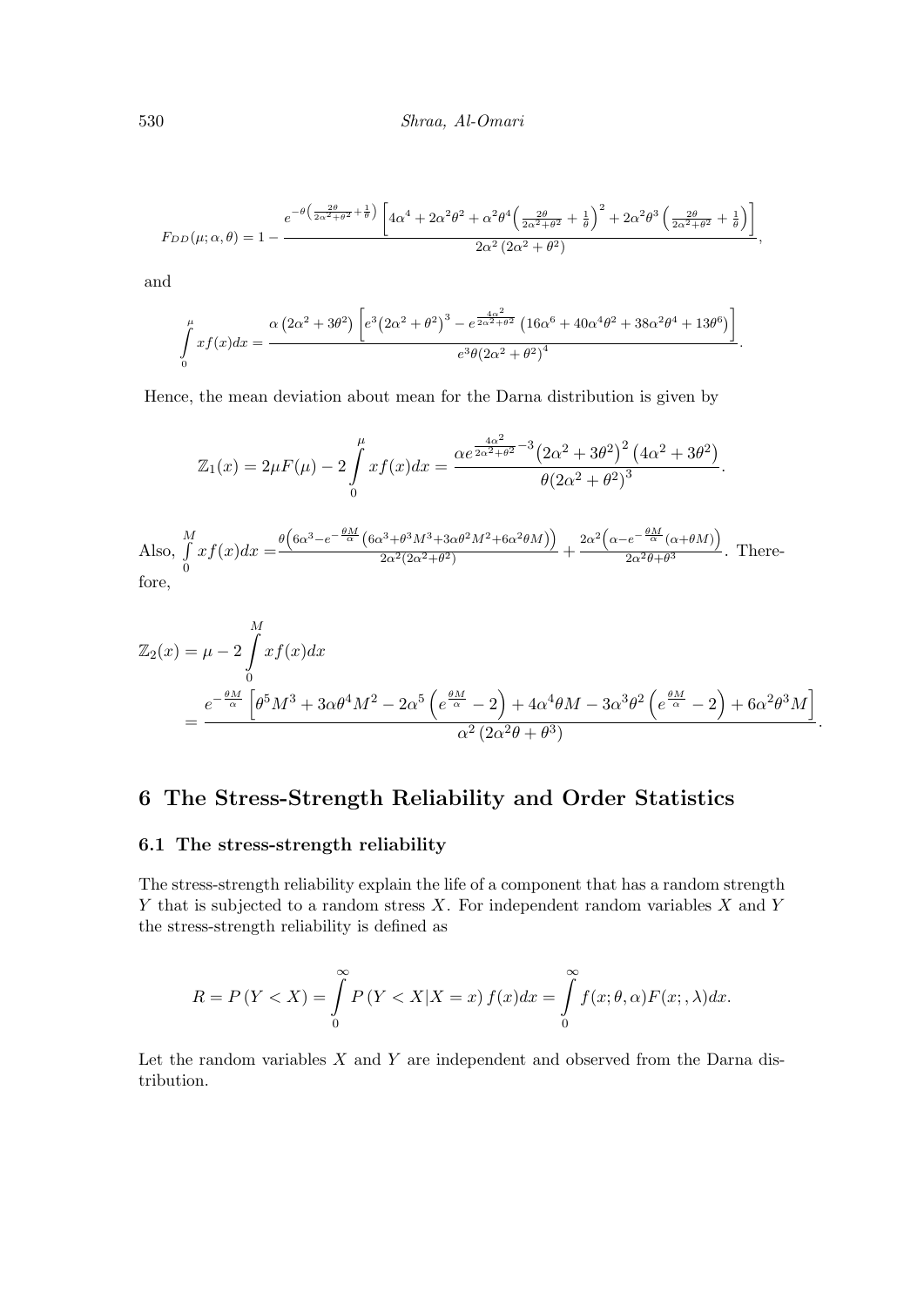$$
R_{DD} = P(Y_{DD} < X_{DD})
$$
\n
$$
= \frac{\alpha \Upsilon}{(2\alpha^2 + \theta^2)(2\lambda^2 + \Upsilon^2)(\alpha \Upsilon + \theta \lambda)^5} \begin{pmatrix} 2\alpha^6 (\Upsilon^6 + 2\lambda^2 \Upsilon^4) + 18\alpha \theta^5 \lambda^5 \Upsilon \\ + 6\theta^6 \lambda^6 + 4\alpha^5 \theta \lambda \Upsilon^3 (4\lambda^2 + \Upsilon^2) \\ + \alpha^4 \theta^2 \Upsilon^2 (24\lambda^4 + \Upsilon^4 + 4\lambda^2 \Upsilon^2) \\ + \alpha^3 \theta^3 \lambda \Upsilon (16\lambda^4 + 5\Upsilon^4 + 10\lambda^2 \Upsilon^2) \\ + 2\alpha^2 \theta^4 \lambda^2 (2\lambda^4 + 5\Upsilon^4 + 10\lambda^2 \Upsilon^2) \end{pmatrix} . \tag{15}
$$

**Remark:** It can be seen that  $R_{DD}$  is a function of the stress parameters  $(\theta, \alpha)$  and strength parameters  $(\Upsilon, \lambda)$ . Also,  $R_{DD} = 0.5$  if  $\Upsilon = \theta = 1$ , or  $\Upsilon = \theta = \alpha = \lambda = 1$ , and for  $\alpha = \lambda = 1$ , we have.

$$
R_{DD}=\frac{\Upsilon}{\left(\theta^2+2\right)\left(\Upsilon^2+2\right)\left(\theta+\Upsilon\right)^5}\begin{pmatrix} 6\theta^6+2\left(\Upsilon^6+2\Upsilon^4\right)+2\theta^4\left(5\Upsilon^4+10\Upsilon^2+2\right) \\ +\theta^3\Upsilon\left(5\Upsilon^4+10\Upsilon^2+16\right)+4\theta\Upsilon^3\left(\Upsilon^2+4\right) \\ +\theta^2\Upsilon^2\left(\Upsilon^4+4\Upsilon^2+24\right)+18\theta^5\Upsilon \end{pmatrix}.
$$

#### 6.2 Order statistics

Let  $X_{(1:m)}, X_{(2:m)},..., X_{(m:m)}$  be the order statistics of the random sample  $X_1, X_2, ..., X_m$ selected from a PDF and CDF  $f(x)$  and  $F(x)$ , respectively. The PDF of the *i*th order statistics  $X_{(i:m)}$  as defined by David and Nagaraja (2003) as

$$
f_{(i:m)}(x) = \frac{m!}{(i-1)!(m-i)!} [F(x)]^{i-1} [1 - F(x)]^{m-i} f(x), i = 1, 2, ..., m.
$$
 (16)

From Equation (17), the PDF of smallest order statistic,  $X_{(1:m)}$ , and largest order statistic,  $X_{(m:m)}$ , are respectively, given by

$$
f_{(1:m)}(x; \theta, \alpha) = \frac{\theta m \left(4\alpha^4 + \theta^4 x^2\right)}{2^m \alpha^{2m+1} \left(2\alpha^2 + \theta^2\right)^m} \left(4\alpha^4 + 2\alpha^2\theta^2 + \theta^4 x^2 + 2\alpha\theta^3 x\right)^{m-1} e^{-m\frac{\theta x}{\alpha}}, \tag{17}
$$

with CDF given by

$$
F_{(1:m)}(x; \theta, \alpha) = \frac{1}{2} m \delta_{1-m} \left( 1 - \frac{e^{-\frac{\theta x}{\alpha}} \left( 4\alpha^4 + 2\alpha^2 \theta^2 + \theta^4 x^2 + 2\alpha \theta^3 x \right)}{2\alpha^2 \left( 2\alpha^2 + \theta^2 \right)} \right)^2, \quad (18)
$$

where  $\delta_{m_1,m_2,...}$  equal to 1 if all  $m_i$  are equal, and 0 otherwise. The PDF of largest order statistic,  $X_{(m:m)}$ , is given as

$$
f_{(m:m)}(x;\theta,\alpha) = \frac{\theta m e^{-\frac{\theta x}{\alpha}} \left(2\alpha + \frac{\theta^4 x^2}{2\alpha^3}\right)}{2\alpha^2 + \theta^2} \left(1 - \frac{e^{-\frac{\theta x}{\alpha}} \left(4\alpha^4 + 2\alpha^2 \theta^2 + \theta^4 x^2 + 2\alpha \theta^3 x\right)}{2\alpha^2 \left(2\alpha^2 + \theta^2\right)}\right)^{m-1},\tag{19}
$$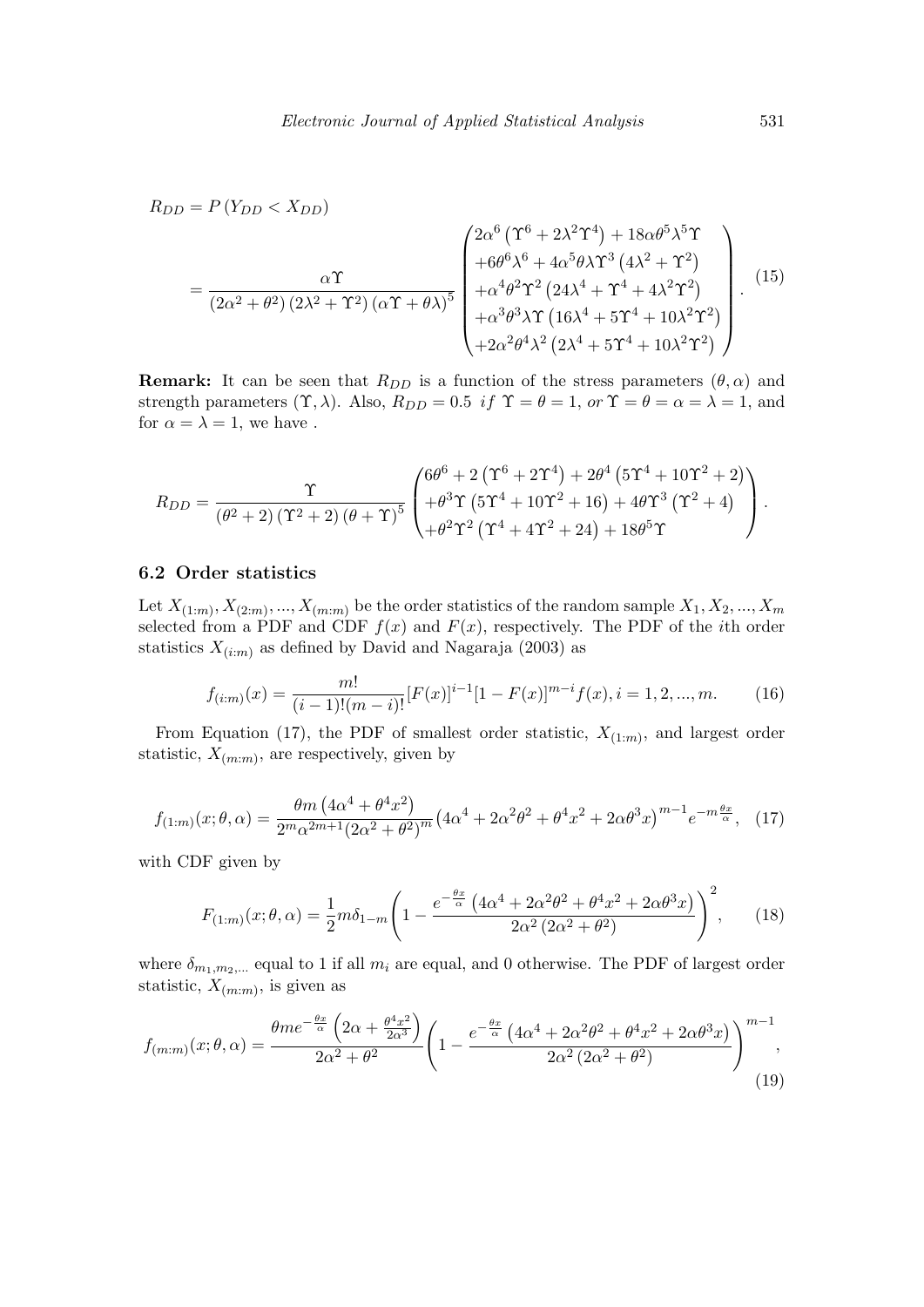with CDF

$$
F_{(m:m)}(x; \theta, \alpha) = \frac{m}{m+1} \left( 1 - \frac{e^{-\frac{\theta x}{\alpha} \left( 4\alpha^4 + 2\alpha^2 \theta^2 + \theta^4 x^2 + 2\alpha \theta^3 x \right)}{2\alpha^2 (2\alpha^2 + \theta^2)} \right)^{m+1} . \tag{20}
$$

## 7 Maximum Likelihood Estimation and Rényi Entropy

#### 7.1 Maximum likelihood estimation

For a random sample of size n,  $X_1, X_2, ..., X_n$  from the Darna distribution with parameters  $\theta > 0$ ,  $\alpha > 0$ . The maximum likelihood estimator of the Darna distribution parameter can be obtained as follows

$$
L(x; \theta, \alpha) = \prod_{i=1}^{n} f(x_i, \theta, \alpha) = \left(\frac{\theta}{2\alpha^2 + \theta^2}\right)^n \prod_{i=1}^{n} \left(2\alpha + \frac{\theta^4 x_i^2}{2\alpha^3}\right) e^{-\frac{\theta x_i}{\alpha}}.
$$

The logarithm of the last equation is

$$
\ln L(x; \theta, \alpha) = n \ln \left( \frac{\theta}{2\alpha^2 + \theta^2} \right) + \sum_{i=1}^n \ln \left( 2\alpha + \frac{\theta^4 x_i^2}{2\alpha^3} \right) - \sum_{i=1}^n \frac{\theta x_i}{\alpha}
$$

and its derivative with respect  $\theta$  and  $\alpha$ , respectively, are

$$
\frac{d\ln}{d\theta} = \frac{n}{\theta} - \frac{2n\theta}{2\alpha^2 + \theta^2} + \sum_{i=1}^n \left(\frac{\frac{4\theta^3 x_i^2}{2\alpha^3}}{2\alpha + \frac{\theta^4 x_i^2}{2\alpha^3}}\right) - \sum_{i=1}^n \frac{x_i}{\alpha},
$$

and

$$
\frac{d \ln}{d \alpha} = \frac{-4n\alpha}{2\alpha^2 + \theta^2} + \sum_{i=1}^n \left( \frac{2 + (-3\alpha^{-4}) x_i^2 \frac{\theta^4}{2}}{2\alpha + \frac{\theta^4 x_i^2}{2\alpha^3}} \right) + \sum_{i=1}^n \frac{\theta x_i}{\alpha^2}.
$$

Since there is no closed from for these equations, then the MLE  $\hat{\theta}$  and  $\hat{\alpha}$  of  $\theta$  and  $\alpha$ , respectively can be solved numerically.

#### 7.2 The Rényi entropy

The Rényi entropy of a random variable  $X$  is a measure of variation of the uncertainty and it defined as  $\sim$ 

$$
RE(\beta) = \frac{1}{1-\beta} \log \left( \int_{0}^{\infty} f(x)^{\beta} dx \right),
$$

where  $\beta > 0$  and  $\beta \neq 0$ . For more about entropy see Zamanzade and Al-Omari (2016), Zamanzade (2015), and Al-Omari and Haq (2019b).

**Theorem 8:** If  $X \sim f_{DD}(x; \theta, \alpha)$ , the Rényi entropy is defined as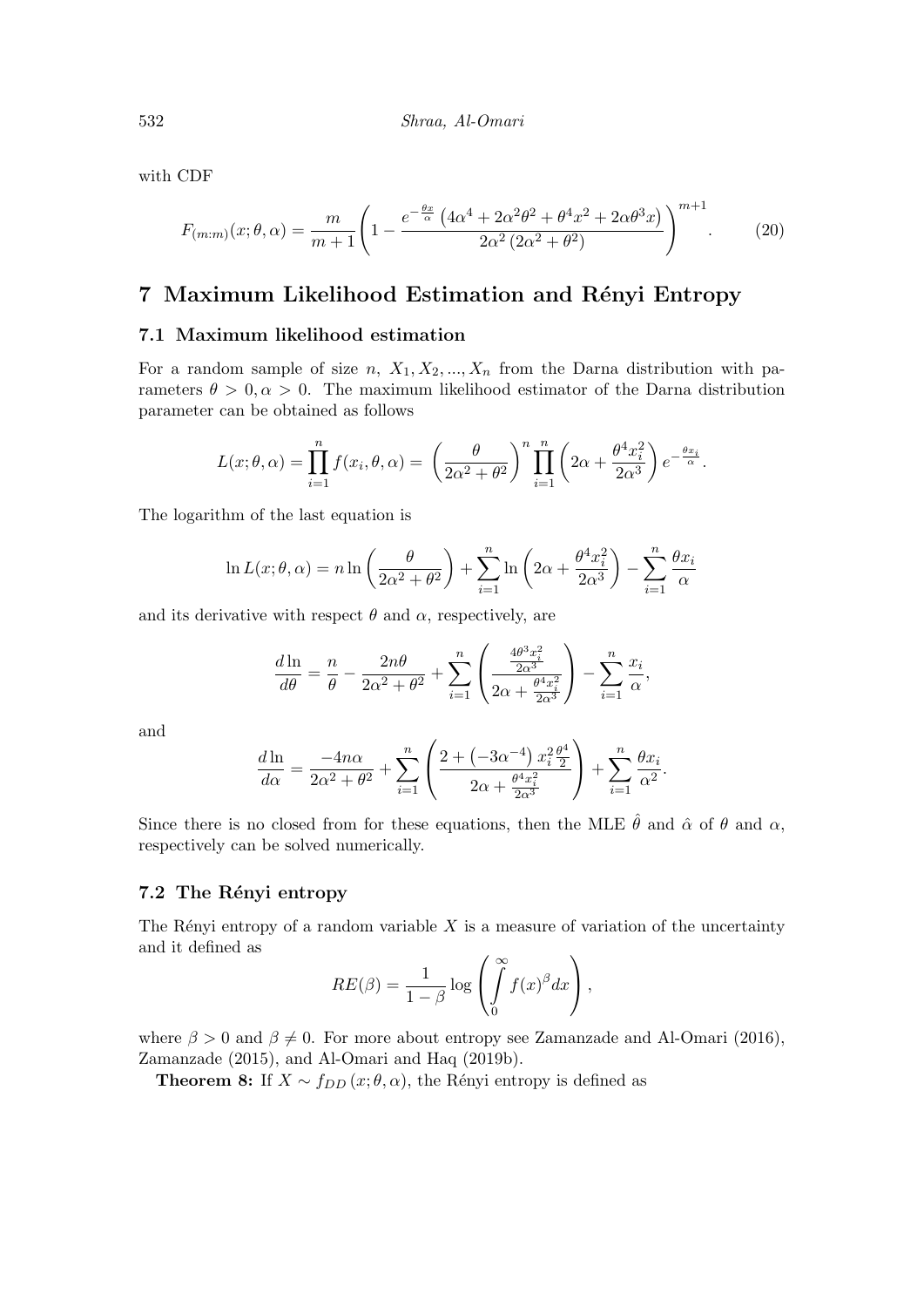$$
RE(\beta, \theta, \alpha) = \frac{1}{1 - \beta} \log \left[ \left( \frac{2 \alpha \theta}{2\alpha^2 + \theta^2} \right)^{\beta} \sum_{j=0}^{\beta} {\binom{\beta}{j}} {\left( \frac{\theta}{\alpha} \right)}^{2j-1} \frac{(2j)!}{4^j \beta^{2j+1}} \right].
$$
 (21)

**Proof:** The Rényi entropy of the Darna distribution can be derived as

$$
RE(\beta, \theta, \alpha) = \frac{1}{1 - \beta} \log \left( \int_{0}^{\infty} [f_{DD}(x; \theta, \alpha)]^{\beta} dx \right)
$$
  
=  $\frac{1}{1 - \beta} \log \left[ \int_{0}^{\infty} \left( \frac{\theta}{2\alpha^{2} + \theta^{2}} \left( 2\alpha + \frac{\theta^{4} x^{2}}{2\alpha^{3}} \right) e^{-\frac{\theta x}{\alpha}} \right)^{\beta} dx \right]$   
=  $\frac{1}{1 - \beta} \log \left[ \left( \frac{2\alpha \theta}{2\alpha^{2} + \theta^{2}} \right)^{\beta} \int_{0}^{\infty} \left( 1 + \frac{\theta^{4} x^{2}}{4\alpha^{4}} \right)^{\beta} e^{-\frac{\theta \beta}{\alpha} x} dx \right]$   
=  $\frac{1}{1 - \beta} \log \left[ \left( \frac{2\alpha \theta}{2\alpha^{2} + \theta^{2}} \right)^{\beta} \int_{0}^{\infty} \sum_{j=0}^{\beta} \binom{\beta}{j} \left( \frac{\theta^{4} x^{2}}{4\alpha^{4}} \right)^{j} e^{-\frac{\theta \beta}{\alpha} x} dx \right]$ 

$$
= \frac{1}{1-\beta} \log \left[ \left( \frac{2 \alpha \theta}{2\alpha^2 + \theta^2} \right)^{\beta} \sum_{j=0}^{\beta} {\beta \choose j} \left( \frac{\theta^4}{4\alpha^4} \right)^j \frac{(2j)!}{\left( \frac{\beta \theta}{\alpha} \right)^{2j+1}} \right]
$$
  

$$
= \frac{1}{1-\beta} \log \left[ \left( \frac{2 \alpha \theta}{2\alpha^2 + \theta^2} \right)^{\beta} \sum_{j=0}^{\beta} {\beta \choose j} \left( \frac{\theta^4}{4\alpha^4} \right)^j \frac{\alpha^{2j+1} (2j)!}{(\beta \theta)^{2j+1}} \right]
$$
  

$$
= \frac{1}{1-\beta} \log \left[ \left( \frac{2 \alpha \theta}{2\alpha^2 + \theta^2} \right)^{\beta} \sum_{j=0}^{\beta} {\beta \choose j} \left( \frac{\theta}{\alpha} \right)^{2j-1} \frac{(2j)!}{4^j \beta^{2j+1}} \right].
$$

Based on Table 3 we can conclude the following:

- For fixed values of  $\theta$  and  $\beta$ , the Rényi entropy is increasing as  $\alpha$  is increasing. As an example, for  $\theta = 2$  and  $\beta = 3$ , the Rényi entropy for  $\alpha = 1, 2$  and 15, are 0.87156, 1.05089, and 2.576, respectively.
- For fixed  $\theta$  and  $\alpha$  the Rényi entropy of Darna Distribution is decreasing as is increasing. As an example for  $=6$ ,  $=2$ , the Rényi entropy values are 1.71950, 1.51996 for  $\beta = 3, 6$ , respectively.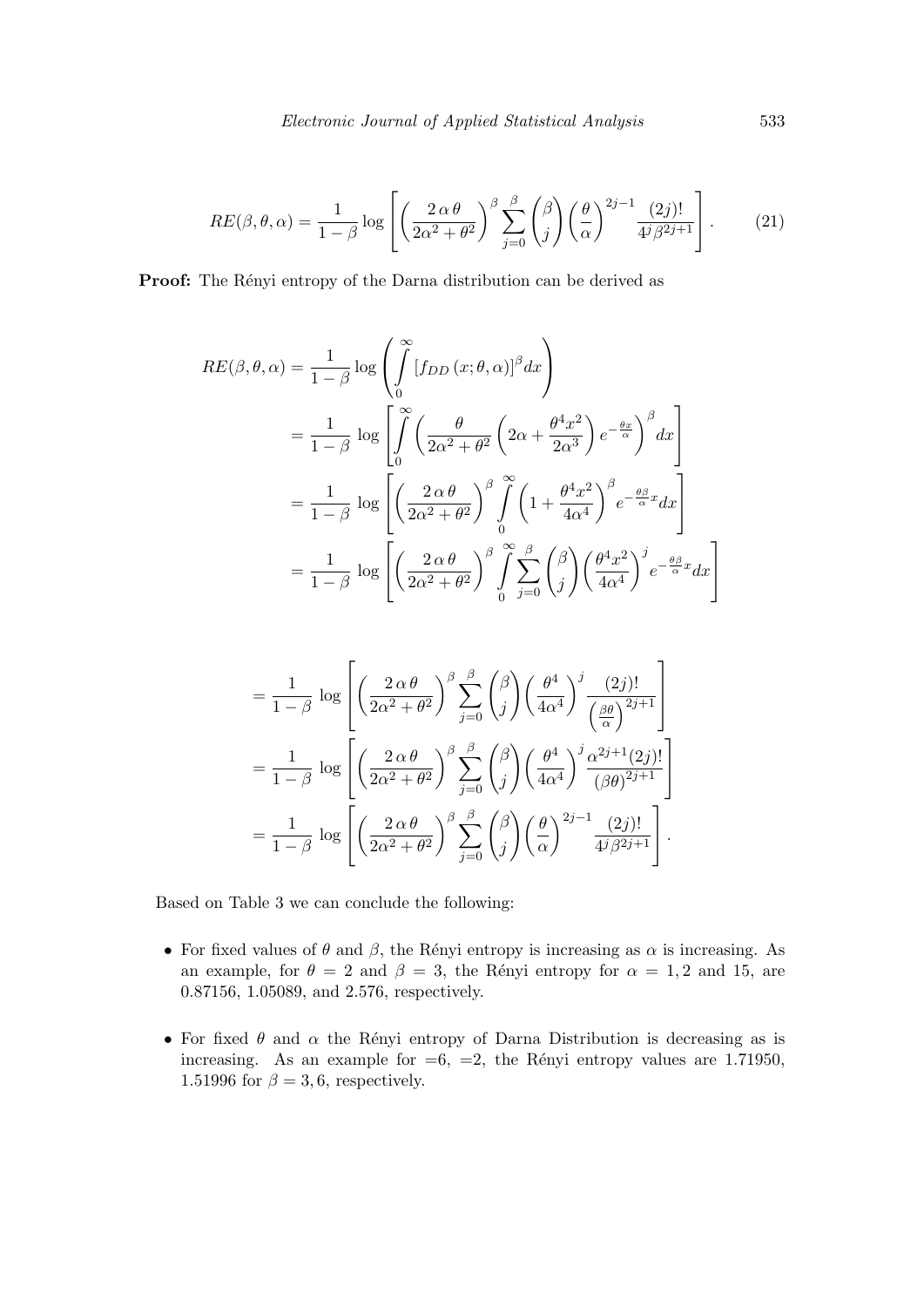| $\alpha$       | $RE(3, 2, \alpha)$ | $\alpha$ | $RE(3, 2, \alpha)$ | $\alpha$ | $RE(3, 2, \alpha)$ | $\alpha$       | $RE(6, 2, \alpha)$ | $\alpha$ | $RE(6, 2, \alpha)$ | $\alpha$ | $RE(6, 2, \alpha)$ |
|----------------|--------------------|----------|--------------------|----------|--------------------|----------------|--------------------|----------|--------------------|----------|--------------------|
| 1              | 0.87156            | 16       | 2.63911            | 31       | 3.29292            | $\perp$        | 0.77338            | 16       | 2.44687            | 31       | 3.10162            |
| $\overline{2}$ | 1.05089            | 17       | 2.69856            | 32       | 3.32450            | $\mathbf{2}$   | 0.82452            | 17       | 2.50646            | 32       | 3.13322            |
| 3              | 1.21434            | 18       | 2.75473            | 33       | 3.35511            | 3              | 0.99656            | 18       | 2.56275            | 33       | 3.16385            |
| $\overline{4}$ | 1.39694            | 19       | 2.80796            | 34       | 3.38482            | $\overline{4}$ | 1.18849            | 19       | 2.61609            | 34       | 3.19358            |
| 5              | 1.56716            | 20       | 2.85854            | 35       | 3.41368            | 5              | 1.36426            | 20       | 2.66676            | 35       | 3.22246            |
| 6              | 1.71950            | 21       | 2.90671            | 36       | 3.44173            | 6              | 1.51996            | 21       | 2.71501            | 36       | 3.25052            |
| $\overline{7}$ | 1.85513            | 22       | 2.95270            | 37       | 3.46902            |                | 1.65774            | 22       | 2.76106            | 37       | 3.27783            |
| 8              | 1.97647            | 23       | 2.99668            | 38       | 3.49559            | 8              | 1.78052            | 23       | 2.80510            | 38       | 3.30441            |
| 9              | 2.08580            | 24       | 3.03883            | 39       | 3.52147            | 9              | 1.89087            | 24       | 2.84730            | 39       | 3.33030            |
| 10             | 2.18508            | 25       | 3.07929            | 40       | 3.54670            | 10             | 1.99088            | 25       | 2.88781            | 40       | 3.35554            |
| 11             | 2.27587            | 26       | 3.11819            | 41       | 3.57132            | 11             | 2.08222            | 26       | 2.92675            | 41       | 3.38016            |
| 12             | 2.35942            | 27       | 3.15565            | 42       | 3.59534            | 12             | 2.16620            | 27       | 2.96424            | 42       | 3.40420            |
| 13             | 2.43677            | 28       | 3.19176            | 43       | 3.61880            | 13             | 2.24388            | 28       | 3.00038            | 43       | 3.42767            |
| 14             | 2.50874            | 29       | 3.22662            | 44       | 3.64173            | 14             | 2.31610            | 29       | 3.03527            | 44       | 3.45060            |
| 15             | 2.57600            | 30       | 3.26032            | 45       | 3.66414            | 15             | 2.38358            | 30       | 3.06899            | 45       | 3.47302            |

Table 3: Rényi entropy values for selected values of the Darna distribution parameters

# 8 Stochastic Ordering and Reliability Analysis

#### 8.1 Stochastic ordering

The stochastic ordering can be used to compare two positive continuous distributions. A random variable  $X$  is smaller than random variable  $Y$  in

- 1. Mean residual life order denoted by  $X \leq$  $\leq$  Y, if  $m_X(x) \leq m_Y(x)$  for all x.
- 2. Hazard rate order denoted by  $X \leq$  $\leq Y$ , if  $h_X(x) \geq h_Y(x)$  for all x.
- 3. Stochastic order denoted by  $X \leq$  $\leq Y$ , if  $F_X(x) \geq F_Y(x)$  for all x.
- 4. Likelihood ratio order denoted by  $X \leq$ LRO Y, if  $\frac{f_X(x)}{f_Y(x)}$  decreases in x.

It is shown by Shaked and Shanthikumar (1994) that

$$
X \underset{X \underset{S}{\downarrow} Y}{\leq} Y \Rightarrow X \underset{HRO}{\leq} Y \Rightarrow X \underset{MRLO}{\leq} Y.
$$

**Theorem 9:** Let  $X \sim f_X(x; \alpha, \theta), Y \sim f_Y(x; \beta, \eta)$ , and if  $(\alpha < \beta, \text{ and } \theta \geq \eta)$ , then  $X \leq$ LRO  $Y, X \leq$ HRO  $Y, X \leq$ MRLO  $Y$  and  $X \leqslant$ SO  $Y.$ 

**Proof:** Let  $X \sim f_X(x; \alpha, \theta), Y \sim f_Y(x; \beta, \eta)$ . To prove the theorem, it is sufficient to show that  $\frac{f_X(x;\alpha,\theta)}{f_Y(x;\beta,\eta)}$  is a deceasing function of x, where its log is

$$
\log \frac{f_X(x;\alpha,\theta)}{f_Y(x;\beta,\eta)} = \log \left[ \frac{\frac{\theta}{2\alpha^2 + \theta^2} \left(2\alpha + \frac{\theta^4 x^2}{2\alpha^3}\right) e^{-\frac{\theta}{\alpha}x}}{\frac{\eta}{2\beta^2 + \eta^2} \left(2\alpha + \frac{\eta^4 x^2}{2\beta^3}\right) e^{-\frac{\eta}{\beta}x}} \right]
$$
  
= 
$$
\log \left[ \frac{\theta \left(2\beta^2 + \eta^2\right)}{\eta \left(2\alpha^2 + \theta^2\right)} \right] + \log \left( \frac{2\alpha + \frac{\theta^4 x^2}{2\alpha^3}}{2\alpha + \frac{\eta^4 x^2}{2\beta^3}} \right) + \log e^{-\left(\frac{\theta}{\alpha} - \frac{\eta}{\beta}\right)x}
$$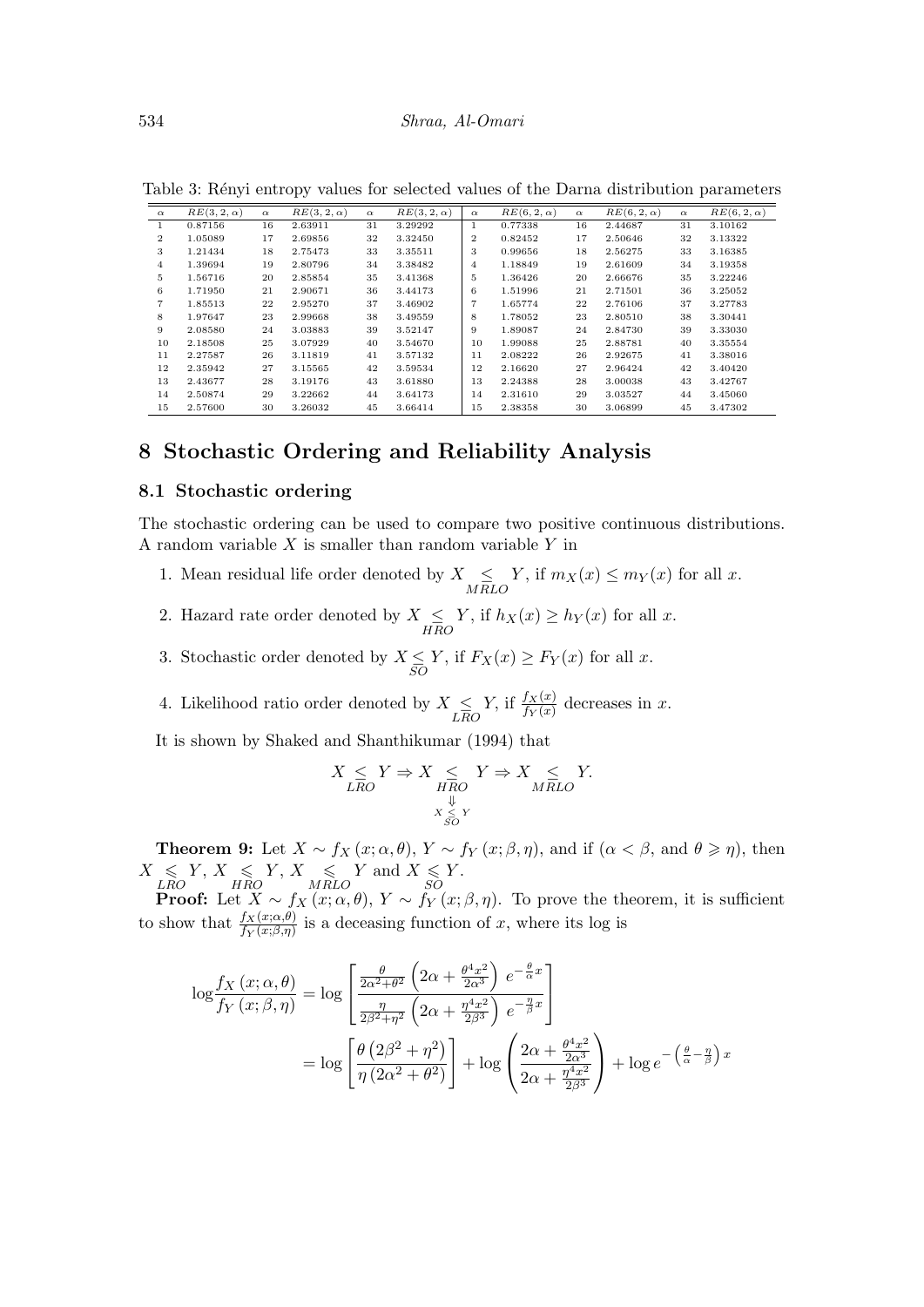$$
= \log \left[ \frac{\theta (2\beta^2 + \eta^2)}{\eta (2\alpha^2 + \theta^2)} \right] + \log \left( 2\alpha + \frac{\theta^4 x^2}{2\alpha^3} \right) - \log \left( 2\beta + \frac{\eta^4 x^2}{2\beta^3} \right) - \left( \frac{\theta}{\alpha} - \frac{\eta}{\beta} \right) x.
$$

Taking the derivative of the last equation with respect to  $x$  yields

$$
\frac{d}{dx}\log\left(\frac{f_X(x;\alpha,\theta)}{f_Y(x;\beta,\eta)}\right) = \frac{\frac{2x\theta^4}{2\alpha^3}}{2\alpha + \frac{\theta^4 x^2}{2\alpha^3}} - \frac{\frac{2x\eta^4}{2\beta^3}}{2\beta + \frac{\eta^4 x^2}{2\beta^3}} - \left(\frac{\theta}{\alpha} - \frac{\eta}{\beta}\right)
$$

$$
= \frac{2\theta^4 x}{4\alpha^4 + \theta^4 x^2} - \frac{2\eta^4 x}{4\beta^4 + \eta^4 x^2} - \left(\frac{\theta}{\alpha} - \frac{\eta}{\beta}\right).
$$

Hence, if  $(\alpha \leq \beta, \theta \geq \eta)$ , then  $\frac{d}{dx} log \left( \frac{f_X(x; \alpha, \theta)}{f_Y(x; \beta, \eta)} \right)$  $f_Y(x;\beta,\eta)$  $( ) < 0$ . Therefore, the theorem is proved.

## 8.2 Reliability analysis

The reliability and hazard function of function of the Darna distribution are given by

$$
R_{DD}(x; \theta, \alpha) = 1 - F_{DD}(x; \theta, \alpha)
$$
  
= 
$$
\frac{(4\alpha^4 + 2\alpha^2\theta^2 + \theta^4x^2 + 2\alpha\theta^3x)}{2\alpha^2(2\alpha^2 + \theta^2)}e^{-\frac{\theta x}{\alpha}}; x > 0, \alpha > 0, \theta > 0.
$$
 (22)



Figure 3: The reliability function of DD for  $\alpha = 1, 2, 3, 4, 5$  and  $\theta = 3$ 

and

$$
H_{DD}(x; \theta, \alpha) = \frac{f_{DD}(x; \theta, \alpha)}{1 - F_{DD}(x; \theta, \alpha)}
$$
  
= 
$$
\frac{4\alpha^4 \theta + \theta^5 x^2}{4\alpha^5 + 2\alpha^3 \theta^2 + \alpha \theta^4 x^2 + 2\alpha^2 \theta^3 x}.
$$
 (23)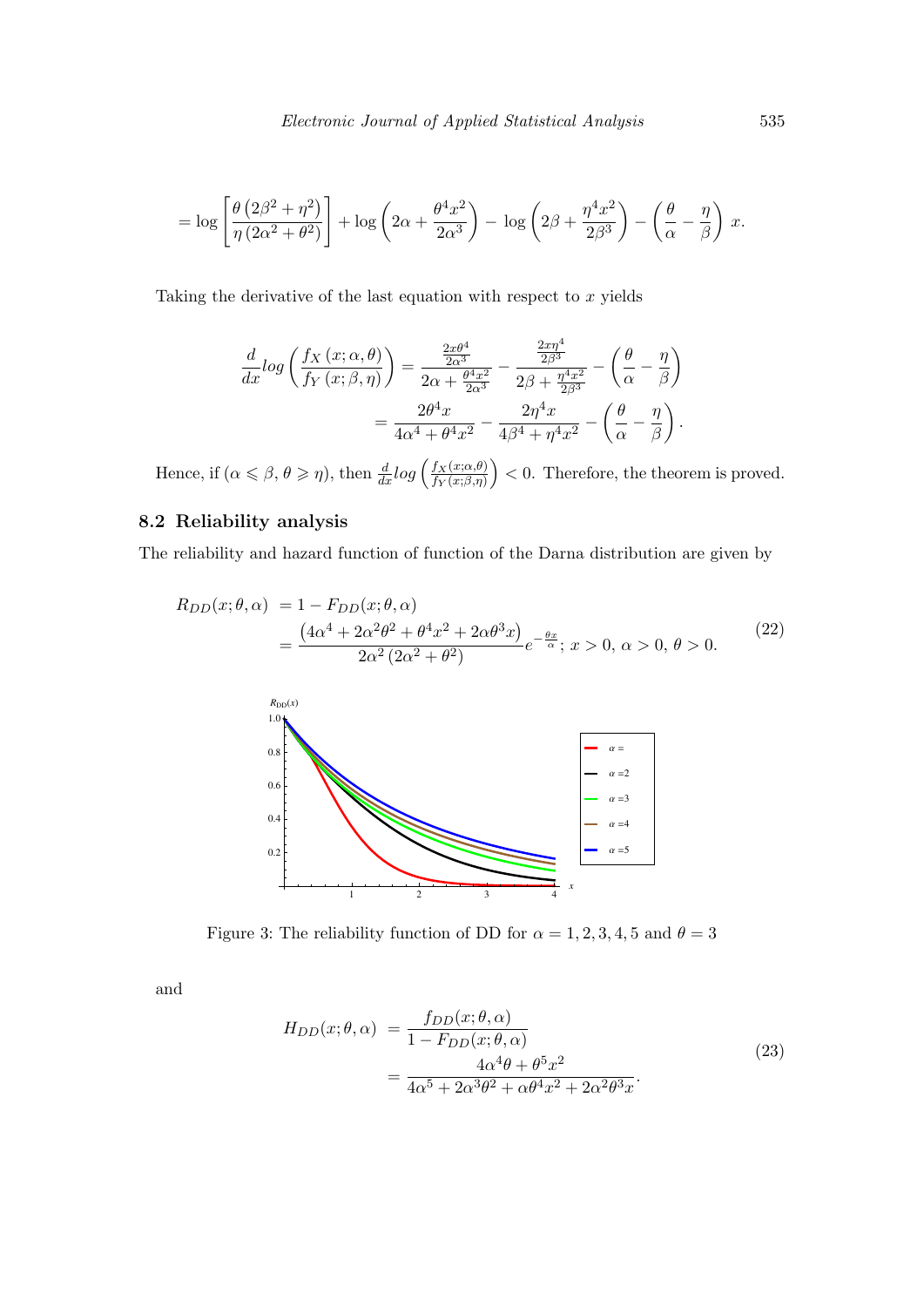536 Shraa, Al-Omari



Figure 4: The hazard function of DD for  $\alpha = 1, 2, 3, 4, 5$  and  $\theta = 3$ 

The reversed hazard rate and odds functions for the Darna distribution, respectively, are defined as

$$
RH_{DD}(x;\theta,\alpha) = \frac{f_{DD}(x;\theta,\alpha)}{F_{DD}(x;\theta,\alpha)}
$$
  
= 
$$
\frac{4\alpha^4\theta + \theta^5 x^2}{2\alpha^3 (2\alpha^2 + \theta^2) e^{\frac{\theta x}{\alpha}} - \alpha (4\alpha^4 + 2\alpha^2\theta^2 + \theta^4 x^2 + 2\alpha\theta^3 x)},
$$
(24)

and

$$
O_{DD}(x; \theta, \alpha) = \frac{F_{DD}(x; \theta, \alpha)}{1 - F_{DD}(x; \theta, \alpha)}
$$
  
= 
$$
\frac{2\alpha^2 (2\alpha^2 + \theta^2) e^{\frac{\theta x}{\alpha}}}{4\alpha^4 + 2\alpha^2 \theta^2 + \theta^4 x^2 + 2\alpha \theta^3 x} - 1.
$$
 (25)



Figure 5: The reversed hazard rate functions of DD for  $\alpha=1,2,3,4,5$  and  $\theta=3$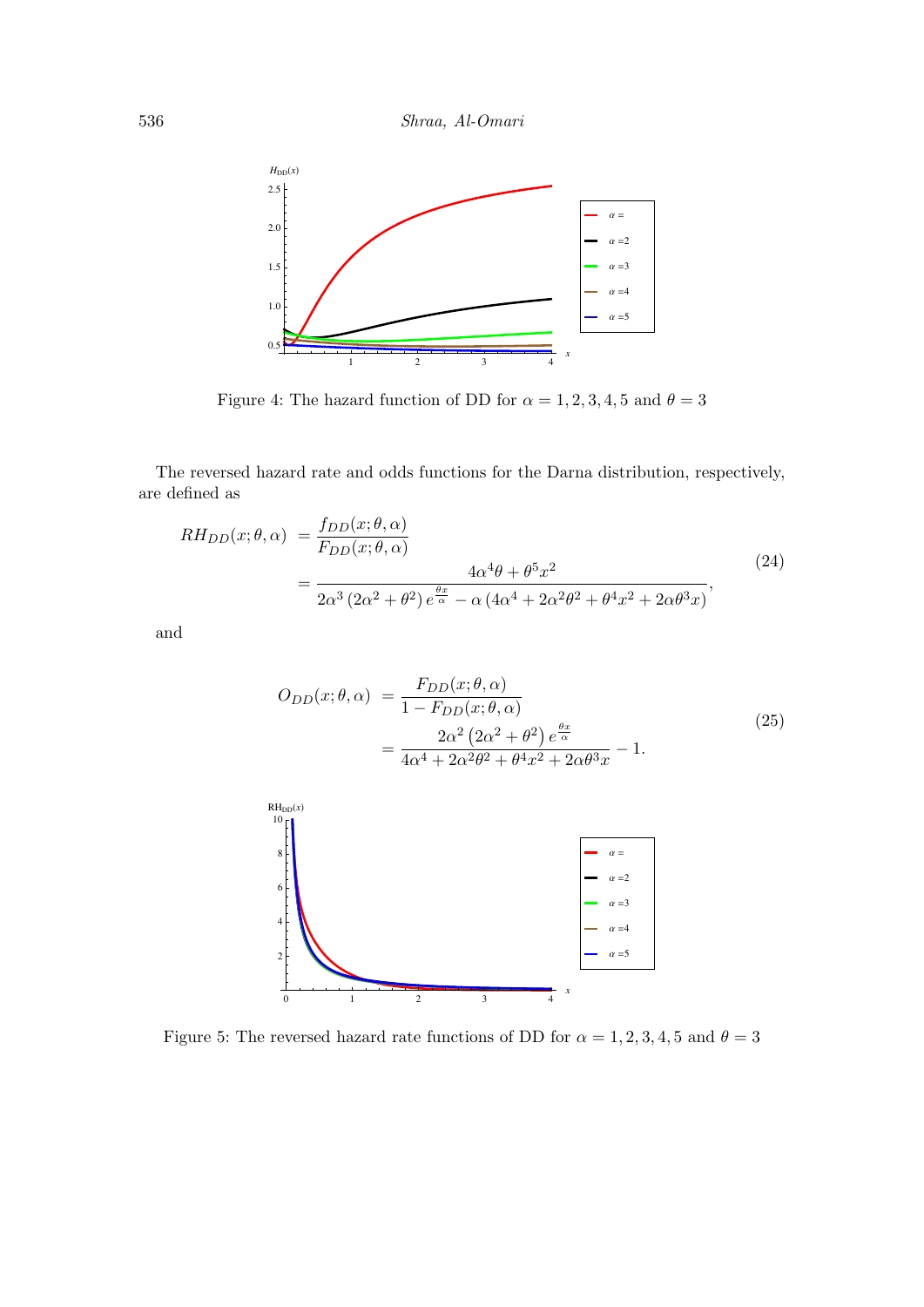

Figure 6: The odds functions of DD for  $\alpha = 1, 2, 3, 4, 5$  and  $\theta = 3$ 

# 9 An Application of Real Data

In this section, to justify the suitability of the Darna distribution in a practical application we used a real data set from the excesses of flood peaks (in  $m^3/s$ ) Wheaton River near Car cross in the Yukon Territory, Canada. 72 exceedances of the years 1958 to 1984 are recorded, rounded to one decimal place. These data is considered by Choulakian and Stephens (2001), and Bodhisuwan et al. (2016) are

1.7, 2.2, 14.4, 1.1, 0.4, 20.6, 5.3, 0.7, 1.9, 13.0, 12.0, 9.3, 1.4, 18.7, 8.5, 25.5, 11.6, 14.1, 22.1, 1.1, 2.5, 14.4, 1.7, 37.6, 0.6, 2.2, 39.0, 0.3, 15.0, 11.0, 7.3, 22.9, 1.7, 0.1, 1.1, 0.6, 9.0, 1.7, 7.0, 20.1, 0.4, 2.8, 14.1, 9.9, 10.4, 10.7, 30.0, 3.6, 5.6, 30.8, 13.3, 4.2, 25.5, 3.4, 11.9, 21.5, 27.6, 36.4, 2.7, 64.0, 1.5, 2.5, 27.4, 1.0, 27.1, 20.2, 16.8, 5.3, 9.7, 27.5, 2.5, 27.0

The Darna distribution is fitted to the real data and compared with the following distributions

- 1. Size biased Ishita distribution,  $SBID(\alpha)$ :  $f(x; \alpha) = \frac{\alpha^4}{\alpha^3 + 6}x(\alpha + x^2)e^{-\alpha x}; x >$  $0, \alpha > 0.$
- 2. Janardan distribution,  $JD(\alpha, \theta)$ :  $f(x; \alpha, \theta) = \frac{\theta^2}{\alpha(\theta + \theta)}$  $\frac{\theta^2}{\alpha(\theta+\alpha^2)}(1+\alpha x)e^{-\frac{\theta}{\alpha}x}; x > 0, \theta >$  $0, \alpha > 0.$
- 3. Ishita distribution,  $ID(\tau)$ :  $f(x;\tau) = \frac{\tau^3}{\tau^3}$  $\frac{\tau^3}{\tau^3+2}(\tau+x^2)\,e^{-\,\tau x};\,x>0,\,\tau>0.$
- 4. Sushila distribution,  $SD(\delta, \eta)$ :  $f(x; \eta, \delta) = \frac{\delta^2}{\eta(\delta+1)} \left(1 + \frac{x}{\eta}\right) e^{-\frac{\delta}{\eta}x}$ ;  $x > 0, \delta > 0, \eta >$ 0.

The distributions parameters are estimated based on maximum likelihood method, and the negative maximized log-likelihood values (MLL), Akaike Information Criterion (AIC), Consistent Akaike Information Criterion (CAIC), Bayesian Information Criterion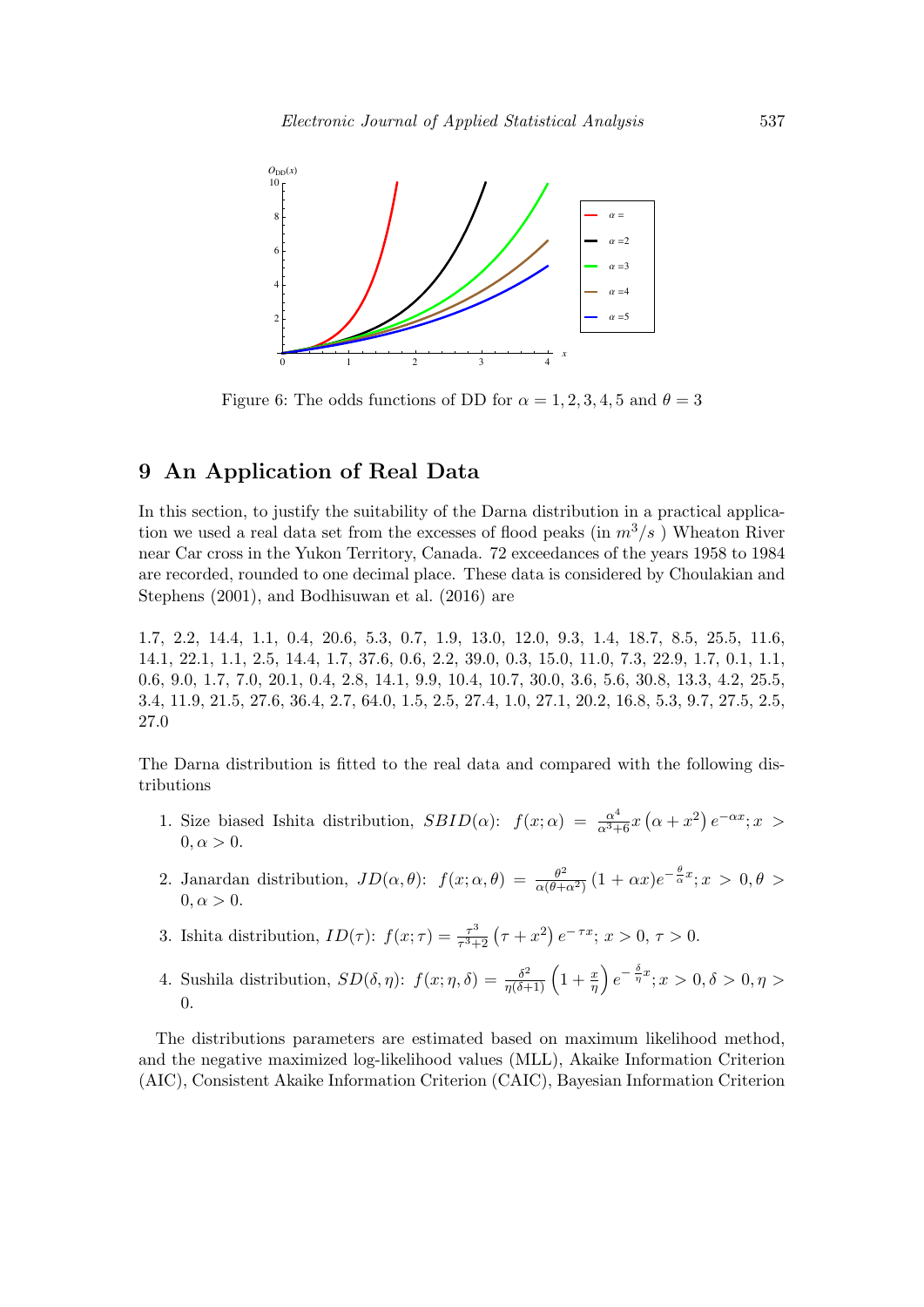Table 4: The MLEs of the unknown parameter with the corresponding standard errors and the confidence intervals for the 72 exceedances data.

| Model                   | MLE                        | Std. Dev. | $0.95\%$ CI              |
|-------------------------|----------------------------|-----------|--------------------------|
| $ID(\tau)$              | $\hat{\tau} = 0.250504$    | 0.016805  | (0.217566, 0.283442)     |
| $SBID(\alpha)$          | $\hat{\alpha} = 0.330328$  | 0.019469  | (0.292170, 0.368486)     |
| $JD(\alpha, \theta)$    | $\hat{\alpha} = 0.031261$  | 0.005674  | (0.020139, 0.042382)     |
|                         | $\hat{\theta} = 0.003172$  | 0.000565  | (0.002064, 0.004279)     |
| $SD(\delta, \eta)$      | $\hat{\eta} = 40.63191$    | 46.152651 | $(-49.825630, 131.0894)$ |
|                         | $\hat{\delta} = 3.988327$  | 4.008477  | $(-3.868143, 11.84480)$  |
| $DD(x; \theta, \alpha)$ | $\hat{\alpha} = 0.897484$  | 5.404177  | $(-9.694508, 11.489475)$ |
|                         | $\ddot{\theta} = 0.074041$ | 0.445767  | $(-0.799646, 0.947728)$  |

Table 5: The AIC, CAIC, BIC, HQIC, -2LL, KS, P-value for 72 exceedances data

| Model     | $ID(\tau)$ | $SBID(\alpha)$ | $SD(\delta, \eta)$ | $JD(\alpha, \theta)$ | $DD(x; \theta, \alpha)$ |
|-----------|------------|----------------|--------------------|----------------------|-------------------------|
| AIC       | 603.7872   | 698.8290       | 508.5015           | 508.6630             | 508.2554                |
| CAIC      | 603.8444   | 698.8862       | 508.6755           | 508.8369             | 508.4293                |
| BIC       | 606.0639   | 701.1057       | 513.0549           | 513.2163             | 512.8087                |
| HQIC      | 604.6936   | 699.7354       | 510.3142           | 510.4757             | 510.0681                |
| $-2LL$    | 300.8936   | 348.4145       | 252.2508           | 252.3315             | 252.1277                |
| K.S       | 0.159313   | 0.340367       | 0.148772           | 0.150300             | 0.141658                |
| $P-Value$ | 0.051733   | 1.14e-07       | 0.082572           | 0.077313             | 0.111173                |

(BIC), Hannan-Quinn Information Criterion (HQIC), and Kolmogorov-Smirnov (KS) test statistics where these measures are defined as

- AIC =  $-2MLL + 2\kappa$ ,
- CAIC =  $-2MLL + \frac{2\kappa n}{n-\kappa-1}$ ,
- HQIC =  $2Log\{Log(n)[\kappa 2MLL]\},$
- BIC =  $-2MLL + \kappa Log(n)$ ,

• 
$$
K.S = Sup_n |F_n(x) - F(x)|
$$
,  $F_n(x) = \frac{1}{n} \sum_{i=1}^n I_{x_i \leq x}$ ,

where  $\kappa$  is the number of parameters and n is the sample size.  $F_n(x)$  is empirical distribution function and  $F(x)$  is cumulative distribution. The results are summarized in Tables  $(4)$  and  $(5)$ .

It is clear that the Darna distribution have the smallest values of the criteria AIC, CAIC, BIC, and HQIC. Also, the Darna distribution have the smallest value of the KS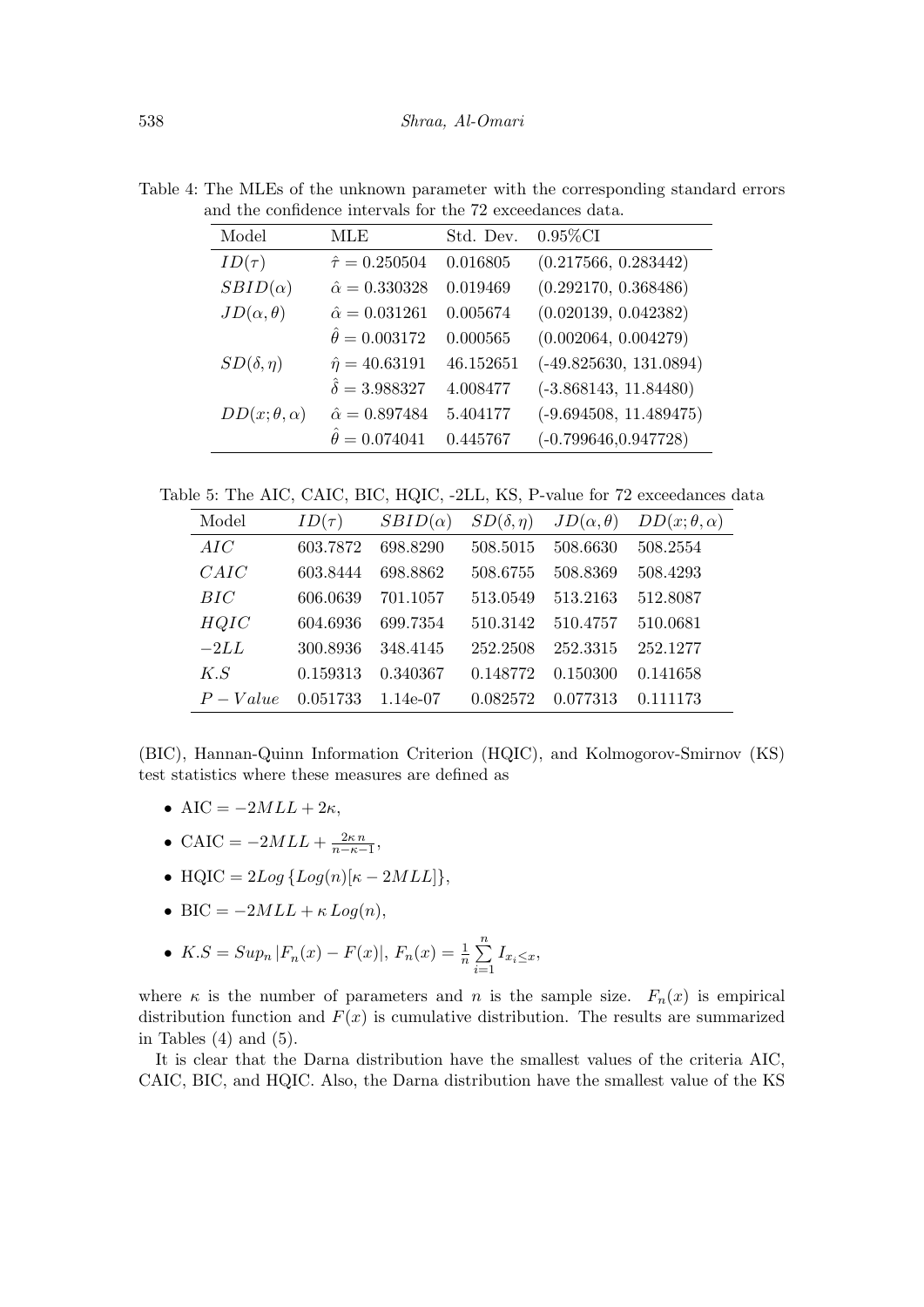among the other distributions with largest P-value of 0.111173. Hence, we can say that the Darna distribution represents a good fit to

### 10 Conclusions

A new continuous two parameters lifetime distribution is suggested in this paper and called as Darna distribution. The main statistical properties of the distribution are provided. The distributions of order statistics from the Darna distribution are presented. The reliability, hazard, reversed hazard and odds functions are given. Also, the maximum likelihood estimation of the distribution parameters are presented. The Fisher's information, and Rényi entropy are proved for the Darna distribution. The stochastic ordering, stress-strength, mean and median deviations about the mean and the median of the Darna distribution are established. A real data set of 72 exceedances is considered for illustration. Also, for future research the authors will estimate the parameters of the newly developed distributions using ranked set sampling. See for example Al-Omari and Haq (2019a), Zamanzade and Mahdizadeh (2017), Haq et al. (2016), Haq et al. (2015) and Al-Omari and Zamanzade (2019) proposed new ranked set sapling for estimating the population mean.

#### Acknowledgements

The authors would like to thank the Editor and the Referees for several helpful comments which had improved the manuscript.

## References

- Adnan, M. (2009). Some Laplace mixture distribution. *Journal of Applied Science*, 17(4):549–560.
- Al-Omari, A., Al-khazaleh, A., and Al-khazaleh, M. (2019a). Exponentiated new Weibull-Pareto distribution. Revista Investigacion Operacional, 40(2):165–175.
- Al-Omari, A., Al-Nasser, A., and Ciavolino, E. (2019b). A size-biased Ishita distribution: application to real data. Quality and Quantity,  $53(1):493-512$ .
- Al-Omari, A., Alhyasat, K., Ibrahim, K., and Abu Baker, M. (2019c). Power lengthbiased Suja distribution: Properties and application. Electronic Journal of Applied Statistical Analysis.
- Al-Omari, A. and Alsmairan, I. (2019). Length-biased Suja distribution and its applications. Journal of Applied Probability and Statistics, Accepted.
- Al-Omari, A. and Gharaibeh, M. (2018). Topp-Leone Mukherjee-Islam distribution: properties and applications. Pakistan Journal of Statistics, 34(6):479–494.
- Al-Omari, A. and Haq, A. (2019a). A new sampling method for estimating the population mean. Journal of Statistical Computation and Simulation, 89(11):1973–1985.
- Al-Omari, A. and Haq, A. (2019b). Novel entropy estimators of a continuous random variable. International Journal of Modeling, Simulation, and Scientific Computing,  $10(2):1973-1985.$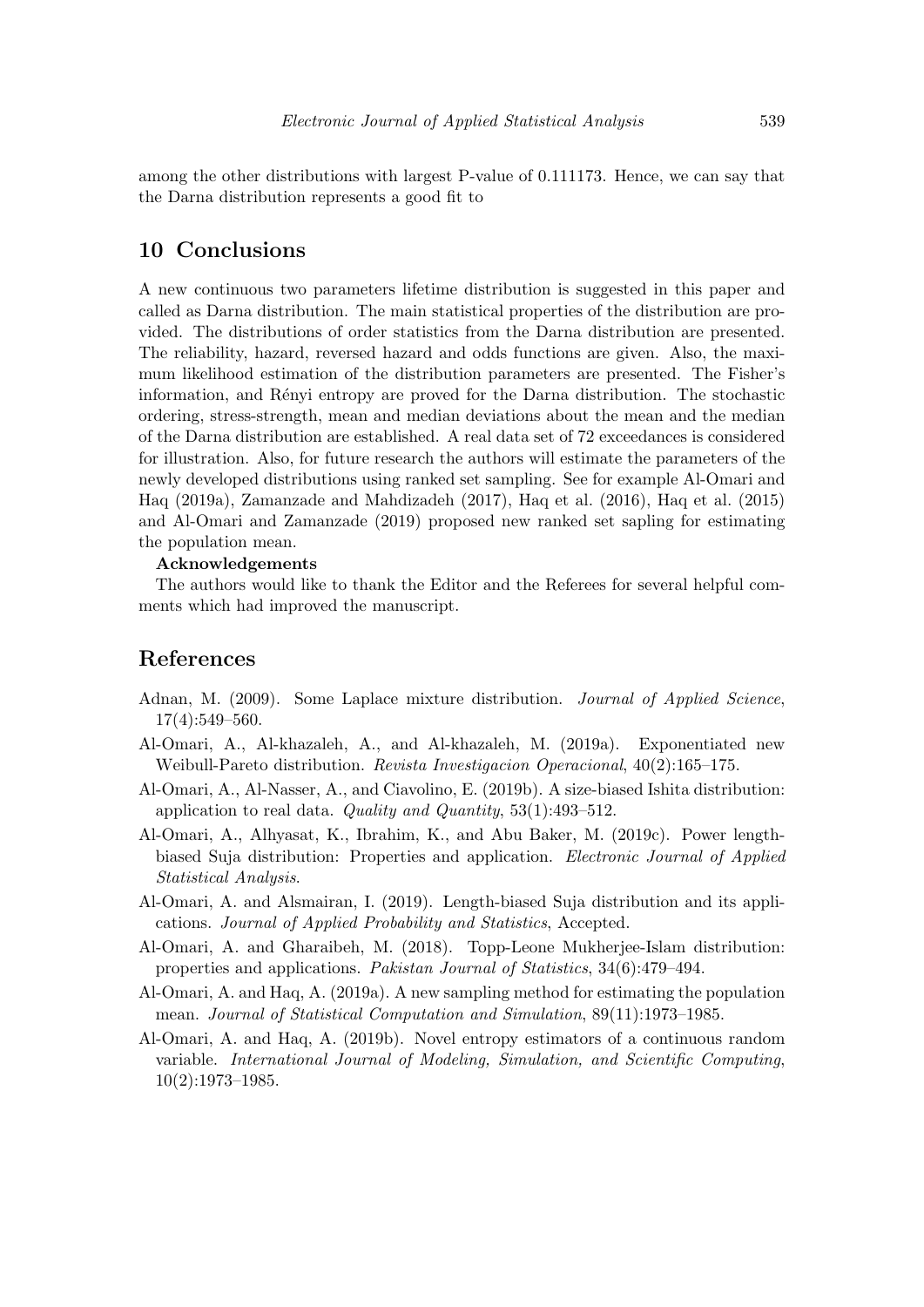- Al-Omari, A. and Zamanzade, E. (2019). Different goodness of fit tests for Rayleigh distribution in ranked set sampling. Pakistan Journal of Statistics and Operation Research, 12(1):1950004.
- Balakrishnan, N. and Mohanty, N. (1972). On the identifiability of finite mixture of Laguerre distributions. IEEE Transactions on Information Theory, 18:514–515.
- Bodhisuwan, W., Nanuwong, N., and Pudprommarat, C. (2016). Parameter estimation for the length biased Beta-Pareto distribution and application. Walailak Journal, 13(5):301–315.
- Choulakian, V. and Stephens, M. (2001). Goodness-of-fit for the generalized Pareto distribution. Technometrics, 43(4):478–484.
- Cruz-Medina, I. and Hettmansperger, T. (2004). Nonparametric estimation in semiparametric univariate mixture models. Journal of Statistical Computation and Simulation, 74:513–524.
- Daniyal, M. and Aleem, M. (2014). On the mixture of Burr and Weibull distributions. Journal of Statistics Applications and Probability, 3(2):251–267.
- David, H. and Nagaraja, H. (2003). Order Statistics. John Wiley and Sons, New York.
- Hall, P. and Zhou, X. (2003). Nonparametric estimation of component distribution in a multivariate mixture. The Annals of Statistics, 31:201–224.
- Haq, A., Brown, J., Moltchanova, E., and Al-Omari, A. (2015). Varied L ranked set sampling scheme. Journal of Statistical Theory and Practice, 9:741–767.
- Haq, A., Brown, J., Moltchanova, E., and Al-Omari, A. (2016). Paired double ranked set sampling. Communications in Statistics-Theory and Methods, 45(1):2873–2889.
- Jiang, R., Zuo, M., and Li, H. (1999). Weibull and Inverse Weibull mixture models allowing negative weights. Reliability. Engineering. System and Safety, 66:227–234.
- Kamaruzzaman, Z., Isa, Z., and Ismail, T. (2012). Mixtures of normal distributions: application to bursa Malaysia Stock Market indices. World Applied Sciences Journal, 16(16):781–790.
- Mdlongwa, P., Oluyede, B., Amey, A., and Huang, S. (2017). The Burr XII modified Weibull distribution: model, properties and applications. Electronic Journal of Applied Statistical Analysis, 10(1):118–145.
- Nareeat, N., Winai, B., and Chookait, P. (2015). A new mixture Pareto distribution and its application. Thailand Statistician, 13(2):191–207.
- Roy, M., Rahman, S., and Ali, M. (1992). A class of Poisson mixture distribution. Journal of Information and Optimization Sciences, 13:207–208.
- Roy, M. and Sinha, S. (1995). Negative binomial mixture of normal moment distribution. Metron, 3:83–92.
- Shanker, R. (2017). Akshaya distribution and its application. American Journal of Mathematics and Statistics, 7(2):51–59.
- Shanker, R. and Ghebretsadik, A. (2013). A new Quasi Lindley distribution. International Journal of Statistics and System, 8(2):143–156.
- Sultan, S. (2007). Mixture of two inverse Weibull distributions: properties and estima-